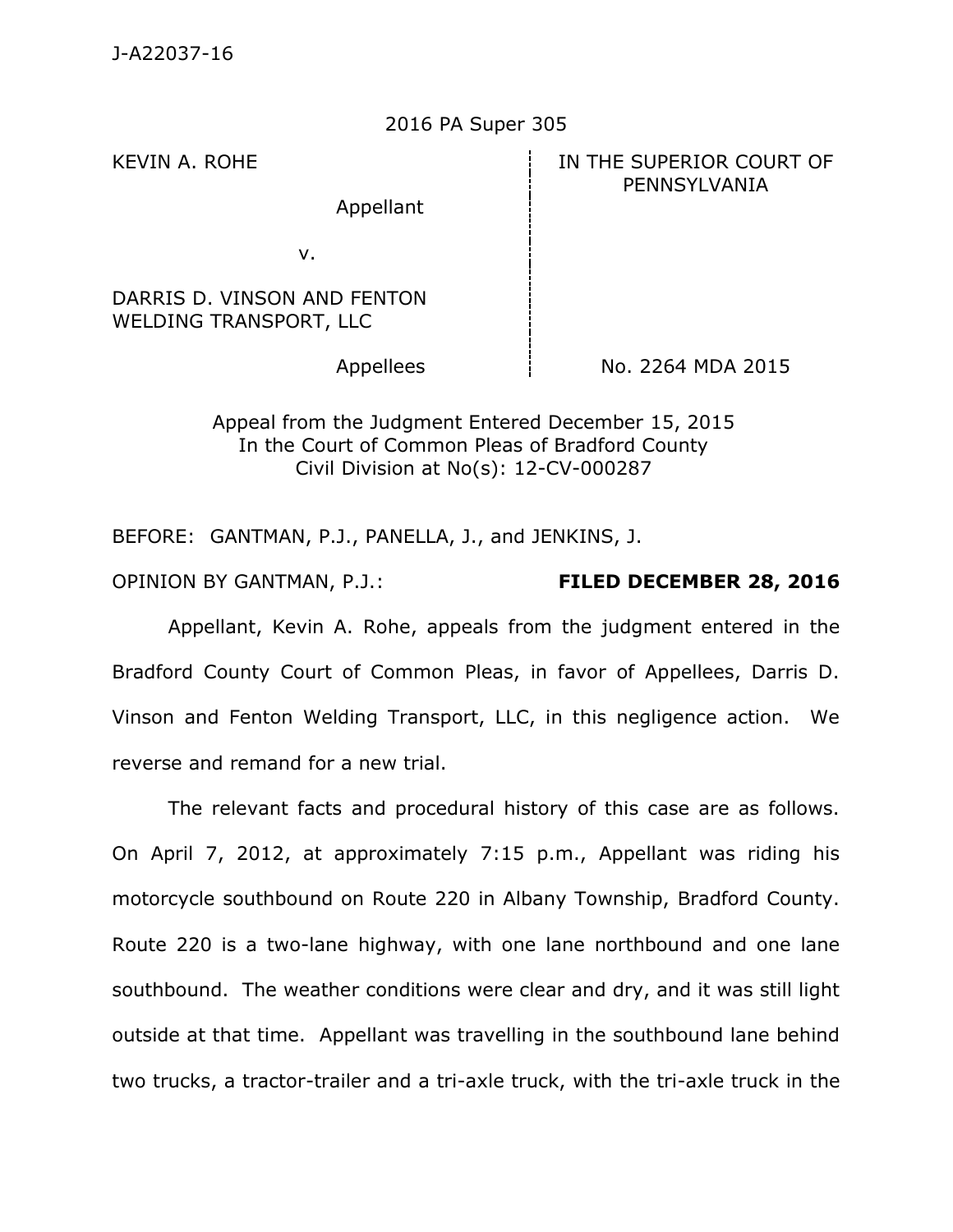## J-A22037-16

lead. Appellee Mr. Vinson was operating the tri-axle truck; and his coworker, Dennis Perry, was operating the tractor-trailer. Appellant reached a lawful passing zone that stretches approximately 750 feet, and he attempted to pass both trucks on the left. At the site of the passing maneuver, the speed limit on Route 220 had just changed from 25 mph to 45 mph. Both trucks were travelling below the 45 mph speed limit. In an effort to pass both vehicles within the passing zone, Appellant increased his speed to approximately 50 mph. After Appellant had successfully passed the tractortrailer, he noticed the tri-axle truck had its left turn signal activated and was slowing down to turn into a gas station parking lot. Appellant pressed on his horn to notify the driver that Appellant was attempting to pass, but Mr. Vinson had already begun to turn left. Appellant struck the bumper of Mr. Vinson's vehicle and was ejected from the motorcycle. Mr. Vinson called 911. After aid from an Emergency Medical Services ("EMS") crew at the scene of the accident, Appellant was airlifted to a local hospital for medical treatment. As a result of the motor vehicle accident, Appellant sustained serious injuries requiring an above-the-knee amputation of his right leg.

On June 27, 2012, Appellant filed a complaint against Mr. Vinson and Fenton Welding Transport, LLC, alleging negligence and vicarious liability. Appellant alleged Mr. Vinson failed to activate his left turn signal early enough, turned directly into Appellant's path without ensuring the turn was safe to make, failed to yield the right of way to Appellant, and did not stay in

- 2 -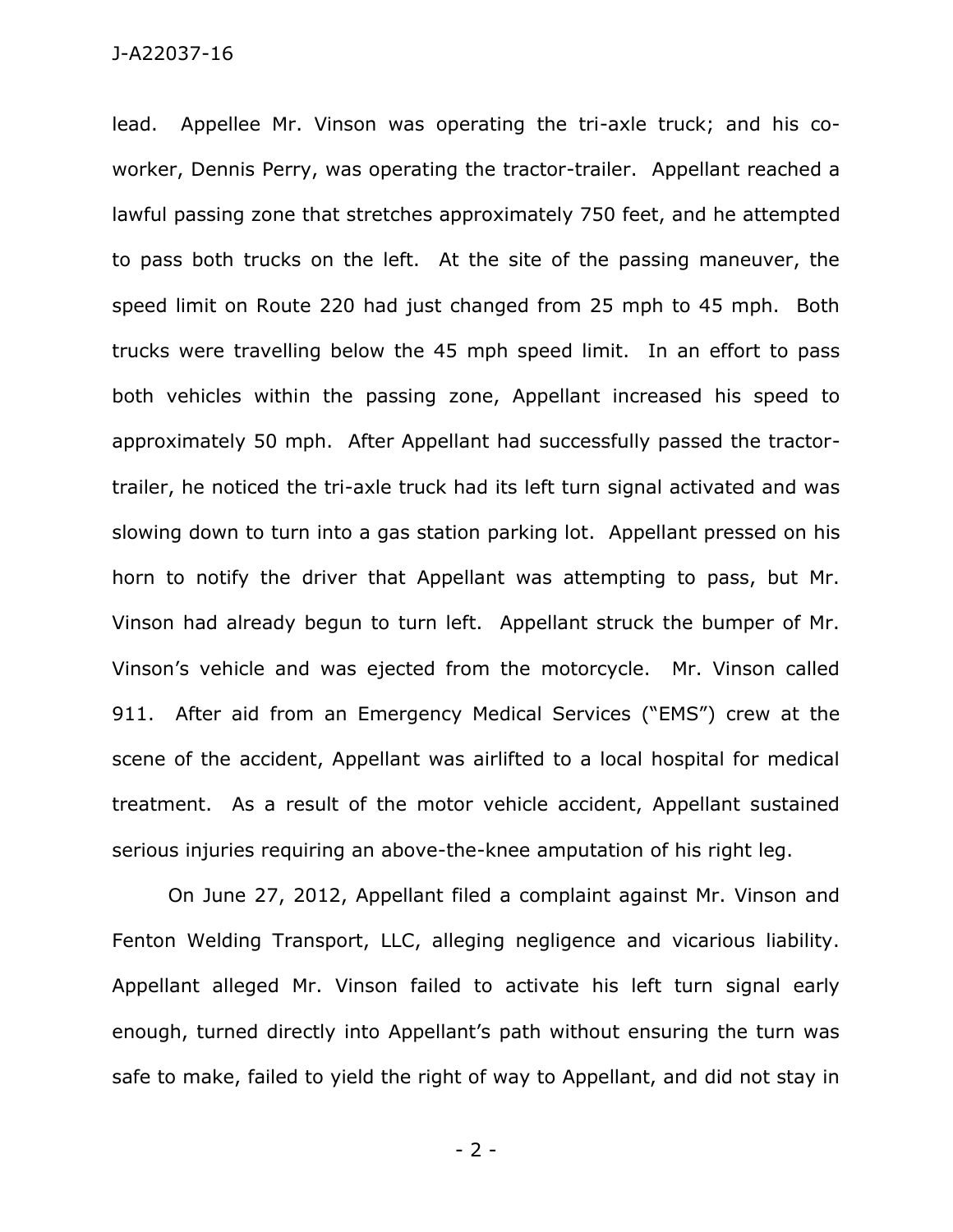his own lane before Appellant completed his pass in the lawful passing zone. Appellant claimed Appellee Fenton Welding Transport, LLC (Mr. Vinson's employer) was vicariously liable for Mr. Vinson's negligence because Mr. Vinson was acting in the course and scope of his employment at the time of the accident. Appellees filed an answer and new matter on September 7, 2012; Appellant filed a reply on September 27, 2012.

Appellant filed a motion *in limine* on June 20, 2014, seeking to preclude at trial any reference to alcohol consumption by Appellant or his friend Carl Bird on the date of the accident. Appellant also sought to preclude any evidence showing that Appellant and Mr. Bird visited bars on the date of the accident. Appellant's motion contained the following eleven exhibits: (1) a map of the accident scene; (2) an excerpt of Mr. Bird's deposition testimony; (3) an excerpt of Appellant's deposition testimony; (4) the EMS report; (5) the police crash report; (6) an excerpt of the deposition testimony of Trooper Anthony Stempien, Jr.; (7) a report from Robert Packer Hospital, where Appellant was treated following the accident; (8) laboratory results from Geisinger Medical Center showing Appellant's blood alcohol level after the accident; (9) a letter from Dr. R.E. Hartman discussing the methodology used in relation to Appellant's blood alcohol level; (10) the expert report of toxicologist Dr. Gary Lage (Appellees' expert); and (11) an excerpt from Mr. Vinson's deposition testimony.

At his deposition, Mr. Bird testified, *inter alia*, he has known Appellant

- 3 -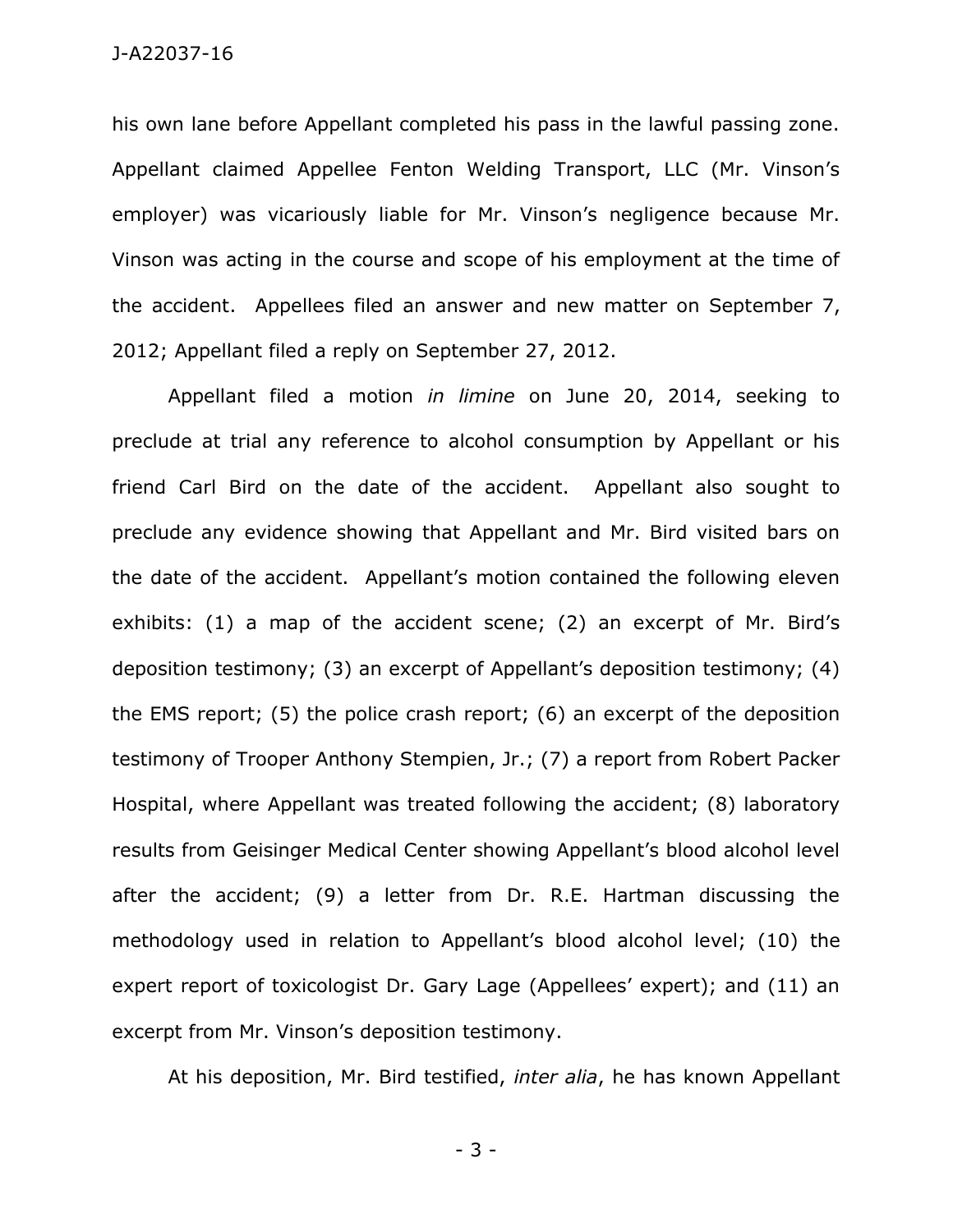over ten years and they typically ride motorcycles together once a week. On the date of the accident, Mr. Bird and Appellant met between 12:00 p.m. and 1:00 p.m. for a day-trip motorcycle ride. During the course of their trip, Appellant and Mr. Bird stopped at six bars. Appellant and Mr. Bird each consumed one beer at every bar they visited. At the final bar they visited, Mr. Bird and Appellant also ate dinner. Mr. Bird said Appellant might have consumed two beers at the last bar because they were eating. Appellant and Mr. Bird left the last bar at approximately 7:00 p.m. to return to their respective homes. Mr. Bird believed Appellant was capable of safe driving at all points throughout the day and had no concern about Appellant's ability to drive safely. (*See* Appellant's Motion *in Limine*, filed 6/20/14, at Exhibit 2 (Deposition of Carl Bird, 6/26/13); R.R. at 23a-47a).

Appellant testified at his deposition, *inter alia*, he visited six bars with Mr. Bird over a six-to-seven-hour period on the day of the accident. At each bar, Appellant consumed one 12-ounce Michelob Ultra light beer, except at the last bar where Appellant consumed two 12-ounce Michelob Ultra light beers. Appellant confirmed he and Mr. Bird ate dinner at the last bar they visited. Appellant also indicated he ate breakfast the morning of the accident and had a snack around 10:00 a.m. before the motorcycle ride. On Appellant's way home from the last bar, he was driving behind two trucks—a tractor-trailer and a tri-axle truck in the lead. Appellant had driven on Route 220 many times and knew the upcoming passing zone was the last

- 4 -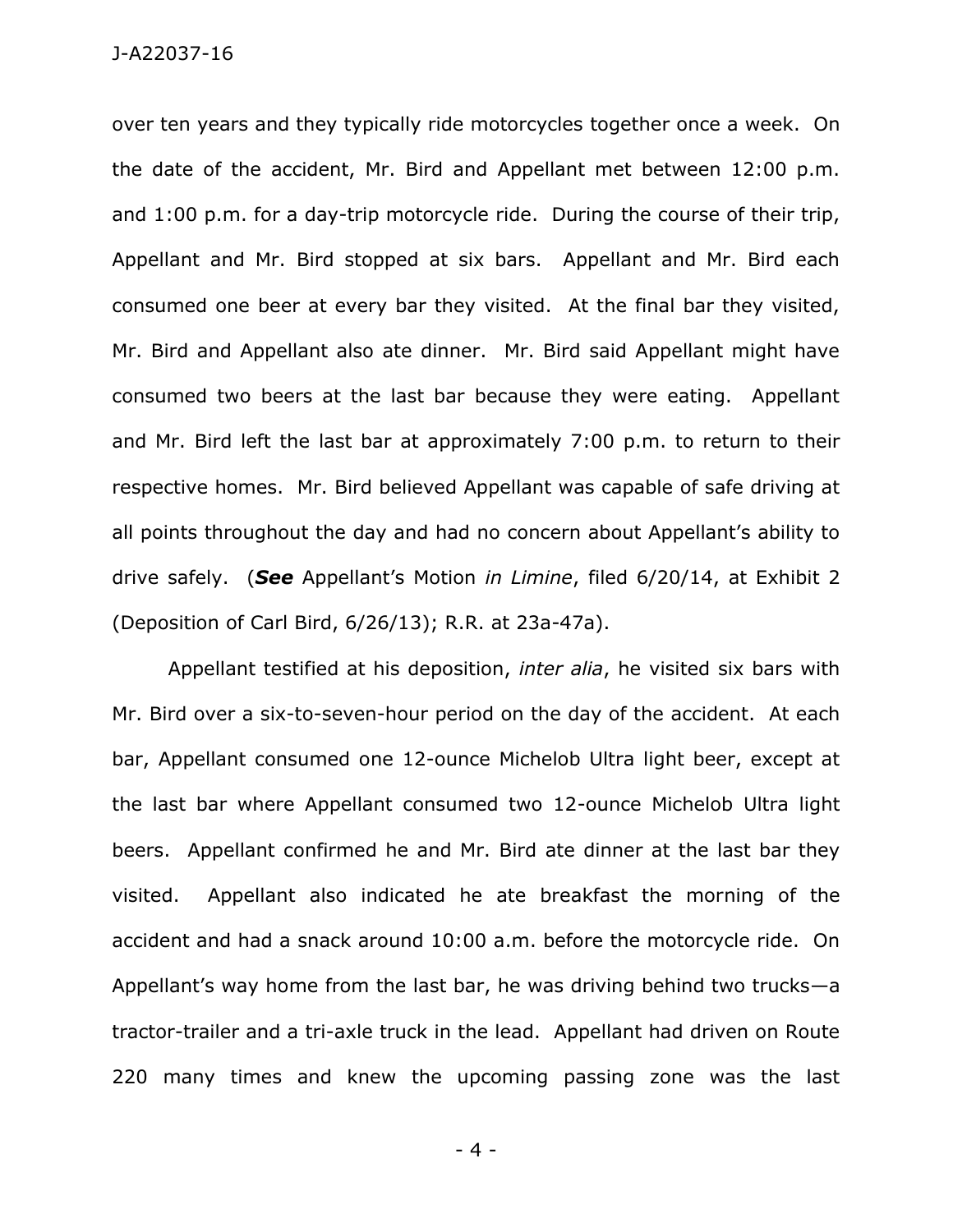opportunity he would have to pass the trucks before reaching his destination. Appellant was approximately 50-75 feet behind the tractortrailer when he decided to pass both trucks. Appellant did not see any oncoming traffic in the northbound lane, so he activated his left turn signal and began the passing maneuver. Appellant admitted he was driving about 50 mph in a 45 mph zone to pass the trucks. After Appellant completed his pass of the tractor-trailer, he stayed straight to pass the tri-axle truck. Appellant then noticed the tri-axle truck had its left turn signal activated. At that point, Appellant could not safely maneuver between the trucks due to the limited amount of space. Appellant also did not think he could safely veer left into the gas station parking lot because that parking lot has numerous large potholes. Appellant honked his horn to alert the driver of the tri-axle truck that Appellant was trying to pass, but the vehicles collided before Appellant had an opportunity to brake or slow down. (*Id.* at Exhibit 3 (Deposition of Appellant, 1/30/13); R.R. at 46a-67a).

The EMS report indicated Appellant was alert upon the EMS crew's arrival. The report stated Appellant admitted to alcohol use. Aside from Appellant's admission, the report made no mention of Appellant's alcohol use or suggested Appellant was under the influence of alcohol. (*Id.* at Exhibit 4 (EMS report, 4/8/12); R.R. at 68a-72a). The police crash report stated police were dispatched to the accident scene at 7:26 p.m. and arrived at 7:32 p.m. The report indicated police spoke with Appellant at the accident

- 5 -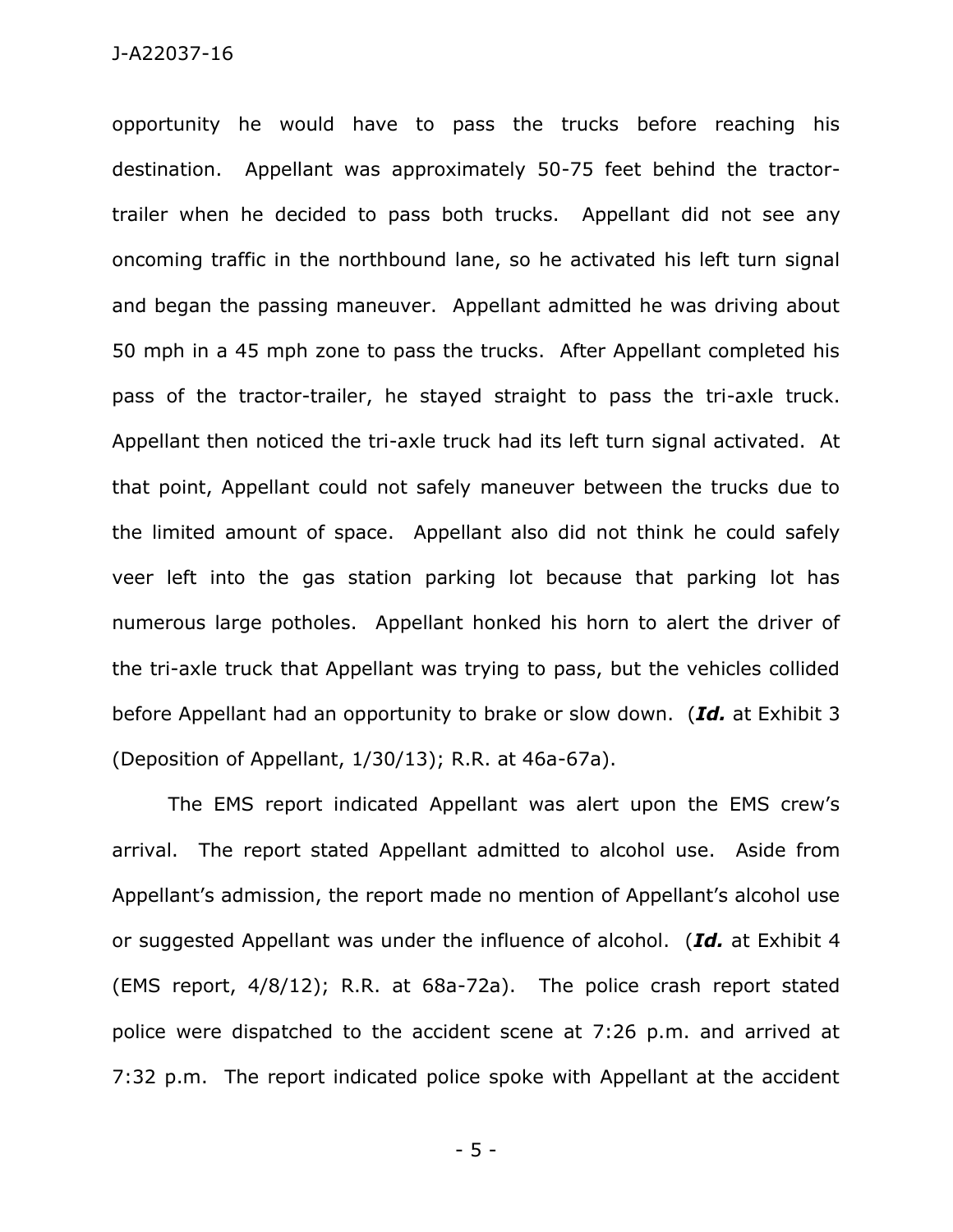scene and did not suspect Appellant was under the influence of drugs or alcohol. (*Id.* at Exhibit 5 (Police Crash Report, 4/7/12); R.R. at 73a-78a).

Trooper Stempien testified at his deposition, *inter alia*, he spoke to Appellant at the accident scene; and Appellant explained how he had attempted to pass both trucks. Trooper Stempien also interviewed Mr. Vinson. Trooper Stempien confirmed he had no reason to believe, by smell or otherwise, that Appellant was under the influence of drugs or alcohol. (*Id.* at Exhibit 6 (Deposition of Trooper Stempien, 1/29/14); R.R. at 79a-82a).

The report from Robert Packer Hospital indicated Appellant's toxicology screen was negative except for alcohol. (*Id.* at Exhibit 7 (Robert Packer Hospital report, 4/11/12); R.R. at 83a-84a). Appellant's laboratory results stated the hospital drew Appellant's blood at 9:10 p.m. (within two hours of the accident), and Appellant's blood alcohol level was 0.08%. (*Id.* at Exhibit 8 (Laboratory results, 4/7/12); R.R. at 85a). Dr. Hartman's letter stated the current methodology used to calculate Appellant's blood alcohol level (as reflected in the hospital and laboratory reports) uses only serum or plasma and does not convert the specimen into a whole blood sample. (*Id.* at Exhibit 9 (Dr. Hartman letter, 7/23/13); R.R. at 86a).

Dr. Lage's expert report conceded Appellant's blood alcohol level must be converted to a whole blood sample to calculate Appellant's blood alcohol content ("BAC") because serum levels are higher than whole blood by about

- 6 -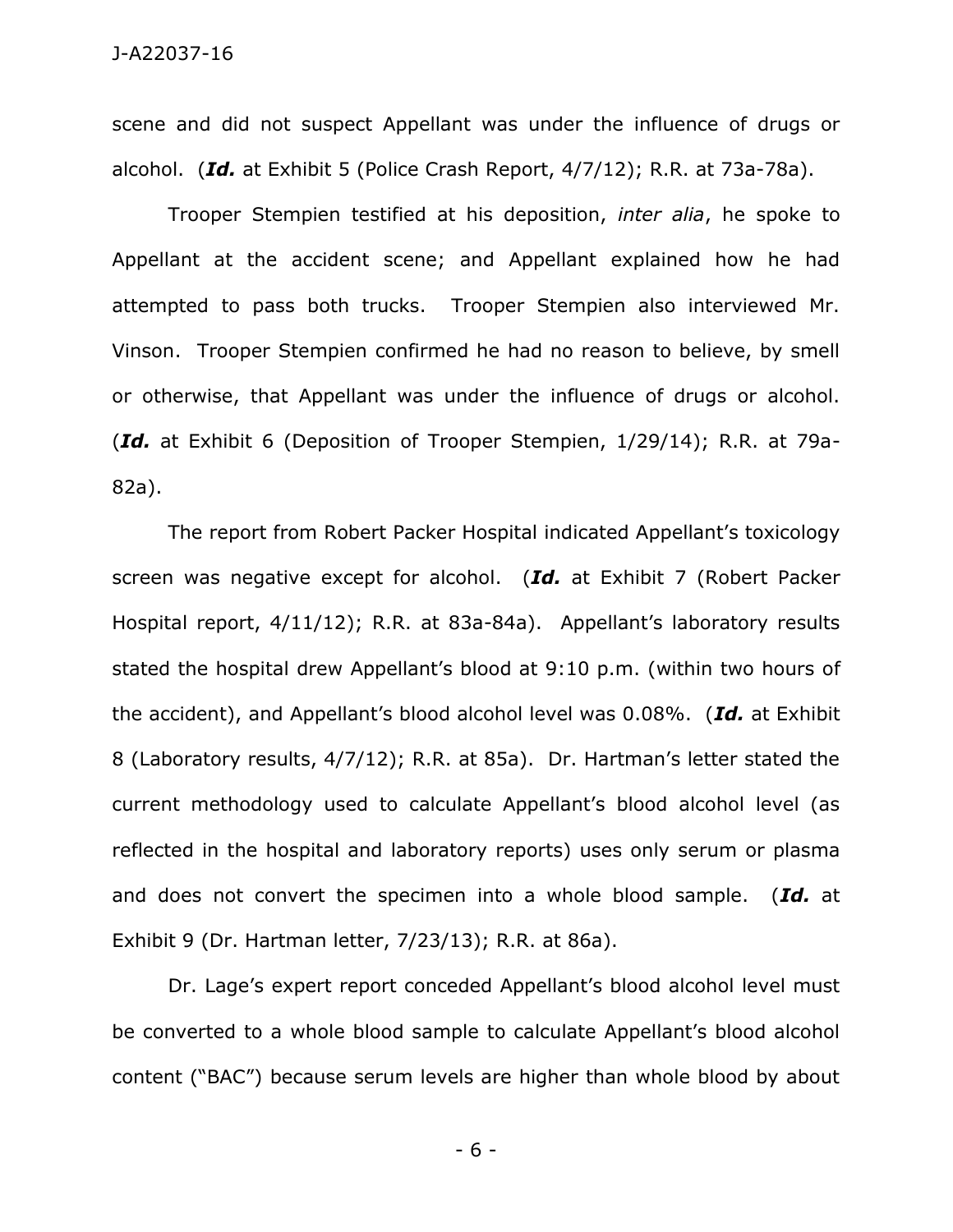J-A22037-16

16%. Using the proper whole blood conversion, Appellant's BAC at the time of the blood draw equaled 0.0706%. Dr. Lage's report indicated Appellant is 5'11" and approximately 200 pounds. Dr. Lage's report discussed how food delays the absorption of alcohol and how beer acts as a food and delays the absorption of alcohol. Dr. Lage's report described the typical effects of alcohol on a person where the person's BAC is between 0.05% and 0.10%. Dr. Lage said Appellant's BAC at the time of the blood draw was inconsistent with the amount of alcohol Appellant admitted consuming. Dr. Lage estimated Appellant could have drunk approximately eleven beers on the day of the accident. Dr. Lage's report also stated the EMS personnel, airlift crew, and hospital employees all detected an odor of alcohol on Appellant.<sup>1</sup> Using "relation back" calculations, Dr. Lage opined Appellant's BAC was on the decline at the time of the blood draw and was between 0.085% and 0.10% at the time of the accident, depending on when Appellant consumed his final beer. Based on Dr. Lage's calculation, he concluded Appellant was impaired, incapable of safe driving at the time of the accident, and his intoxication was a significant causative factor in the accident. (*Id.* at Exhibit 10 (Dr. Lage's Expert Report, 5/8/14); R.R. at 87a-91a).

Mr. Vinson testified, *inter alia*, he checked his rearview mirror approximately twenty feet before turning left. Mr. Vinson did not see

\_\_\_\_\_\_\_\_\_\_\_\_\_\_\_\_\_\_\_\_\_\_\_\_\_\_\_\_\_\_\_\_\_\_\_\_\_\_\_\_\_\_\_\_

- 7 -

 $1$  Nothing in the record supports Dr. Lage's statement that Appellant had an odor of alcohol on him at the time of the accident or thereafter.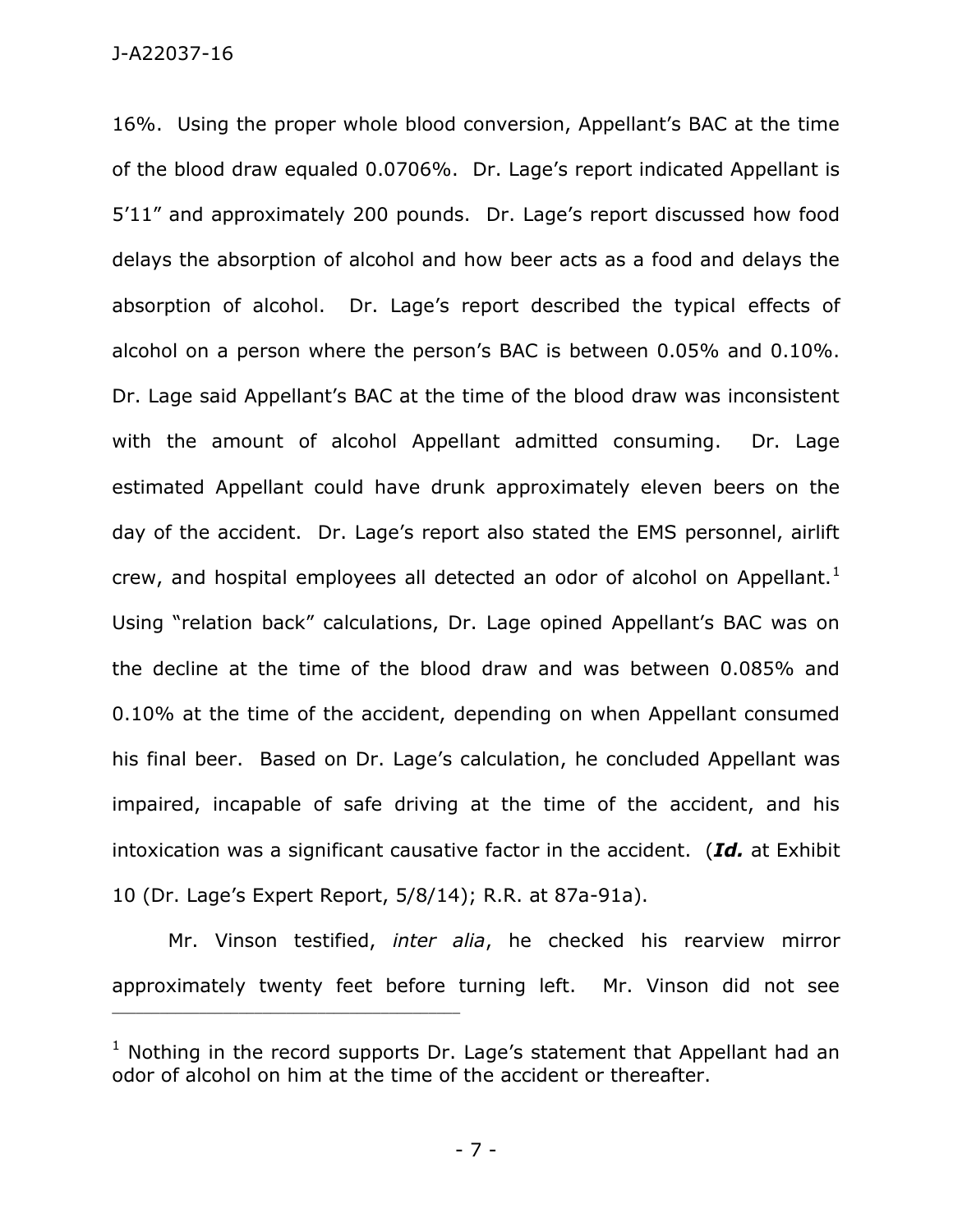Appellant in his rearview mirror at that time. Mr. Vinson heard Appellant's horn as he began to make the left turn but, at that point, it was too late to avoid a collision. Mr. Vinson said he slammed on his brakes but could not escape the crash. Mr. Vinson testified he did not see Appellant until a fraction of a second before impact. (*Id.* at Exhibit 11 (Deposition of Darris Vinson, 1/30/13); R.R. at 92a-97a).

Appellant submitted a brief in support of his motion *in limine* on June 23, 2014. Appellees filed their brief opposing Appellant's motion on August 11, 2014, along with the following seven exhibits: (1) Dr. Lage's expert report; (2) the full deposition testimony of Ronald Laxton, an eyewitness to the accident; (3) Appellant's full deposition testimony; (4) Carl Bird's full deposition testimony; (5) Trooper Stempien's full deposition testimony; (6) Mr. Vinson's full deposition testimony; and (7) the EMS report.<sup>2</sup>

At his deposition, eyewitness Mr. Laxton testified, *inter alia*, he saw two large water trucks travelling on Route 220 on the day of the accident. Mr. Laxton observed a motorcyclist attempting to pass both trucks and thought to himself, "[L]ook at that fool, he's gonna get hurt." (*See* Brief Opposing Motion *in Limine*, filed 8/11/14, at Exhibit B (Deposition of Ronald Laxton, 9/5/13, at 25); R.R. at 197a). Mr. Laxton acknowledged the passing zone and said: "I don't know if it was legal or not but I think it was kind of

\_\_\_\_\_\_\_\_\_\_\_\_\_\_\_\_\_\_\_\_\_\_\_\_\_\_\_\_\_\_\_\_\_\_\_\_\_\_\_\_\_\_\_\_

 $2$  Mr. Perry, the driver of the tractor-trailer, died before Appellant filed suit, so no party was able to obtain his deposition testimony.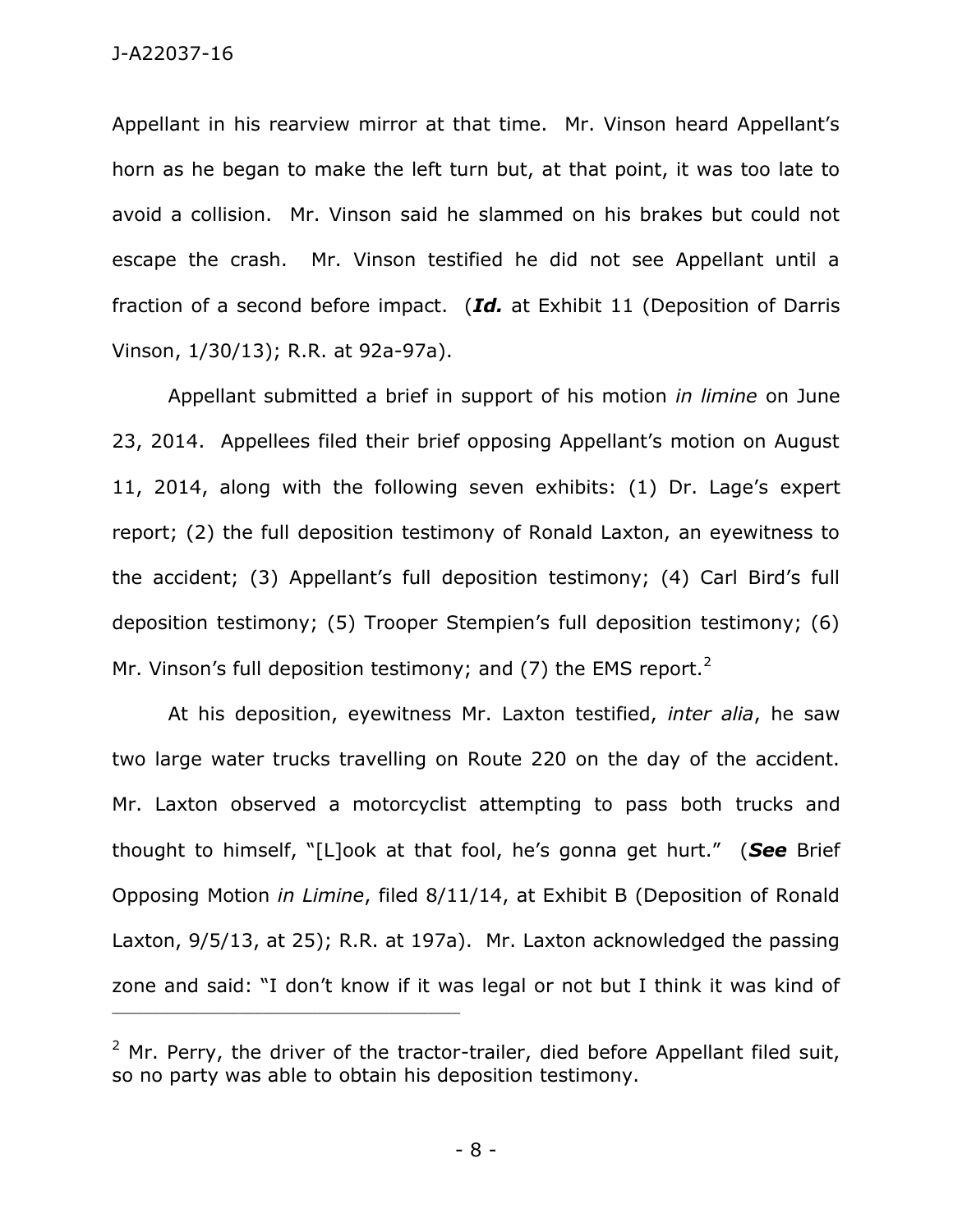stupid for what [Appellant] was trying to pass." (*Id.* 28; R.R. at 200a). Notwithstanding the lawful passing zone, Mr. Laxton stated: "I wouldn't pass there. It's not a safe place to pass." (*Id.* at 29; R.R. at 201a). Mr. Laxton explained there were a couple of accidents in that location in the past. Mr. Laxton observed Appellant begin to pass the trucks before he entered the lawful passing zone. Mr. Laxton said the tri-axle truck already had its turn signal activated when Appellant initiated the pass. Mr. Laxton thought: "[L]ook at this sucker, he's dead." (*Id.* at 37; R.R. at 209a). Mr. Laxton agreed Appellant could not have safely turned into the gas station parking lot due to the potholes. After the collision, Mr. Laxton spoke to Appellant. Appellant told Mr. Laxton "he [Appellant] fucked up." (*Id.* at 46; R.R. at 218a).

In the full deposition transcript, Appellant's friend Mr. Bird further explained he had no concern about Appellant's ability to drive safely on the date of the accident because Appellant was acting "normal" and was not slurring his words or exhibiting any other outward signs of intoxication. (*Id.* at Exhibit D (Deposition of Carl Bird, 6/26/13, at 27); R.R. at 306a).

In the full deposition transcript, Mr. Vinson said he spoke to Appellant after the accident and asked if Appellant saw Mr. Vinson's turn signal activated, and Appellant responded affirmatively. Appellant told Mr. Vinson: "[D]on't worry about it, it's my fault[.]" (*Id.* at Exhibit F (Deposition of Darris Vinson, 1/30/13, at 36); R.R. at 377a). During his discussion with

- 9 -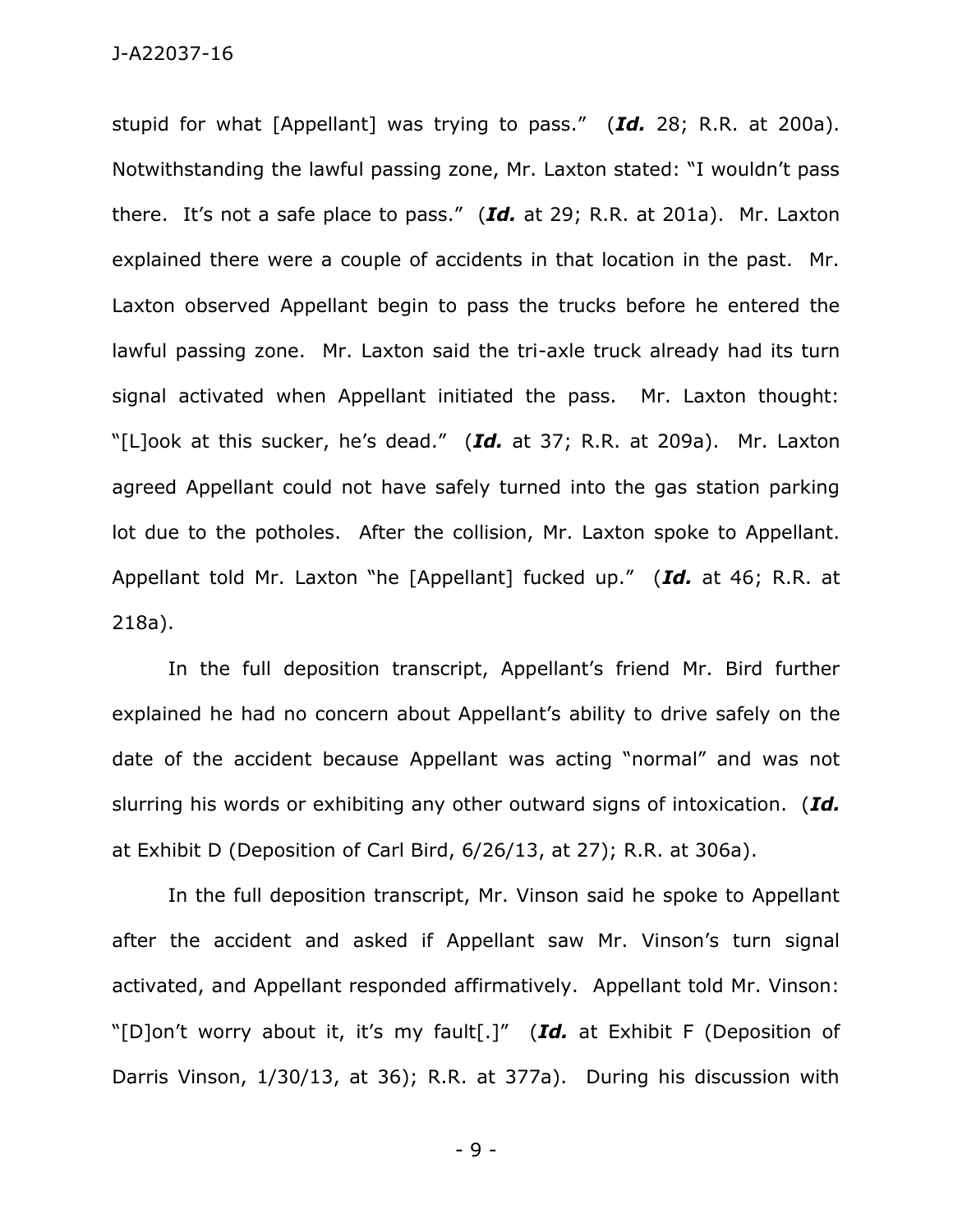## J-A22037-16

Appellant at the accident scene, Mr. Vinson made no observations suggesting Appellant was under the influence of alcohol.

Appellant filed a reply brief in support of his motion *in limine* on September 18, 2014. The court held oral argument on the motion the next day. On September 24, 2014, Appellant submitted a report from Henry Cifuni, an expert in motorcycle safety, indicating there was nothing Appellant could have done differently to avoid the accident. Appellees submitted a *sur* reply brief opposing the motion *in limine* on September 29, 2014. The trial court denied Appellant's motion *in limine* on December 9, 2014.

Appellant proceeded to a jury trial on September 22, 2015.<sup>3</sup> Based on the earlier court's pre-trial ruling, the jury heard all evidence related to Appellant's alcohol consumption. The next day, the jury returned a defense verdict expressly finding Mr. Vinson was not negligent. Consequently, the jury did not address whether Appellant was contributorily negligent. Appellant timely filed a motion for post-trial relief on September 28, 2015, challenging the court's ruling on his motion *in limine* and the admission at trial of evidence related to his alcohol consumption. Following oral argument, the court denied Appellant's post-trial motion on December 1, 2015. On December 15, 2015, Appellant filed a *praecipe* for entry of final judgment, which was entered that day. Appellant timely filed a notice of

\_\_\_\_\_\_\_\_\_\_\_\_\_\_\_\_\_\_\_\_\_\_\_\_\_\_\_\_\_\_\_\_\_\_\_\_\_\_\_\_\_\_\_\_

 $3$  A different jurist presided over trial.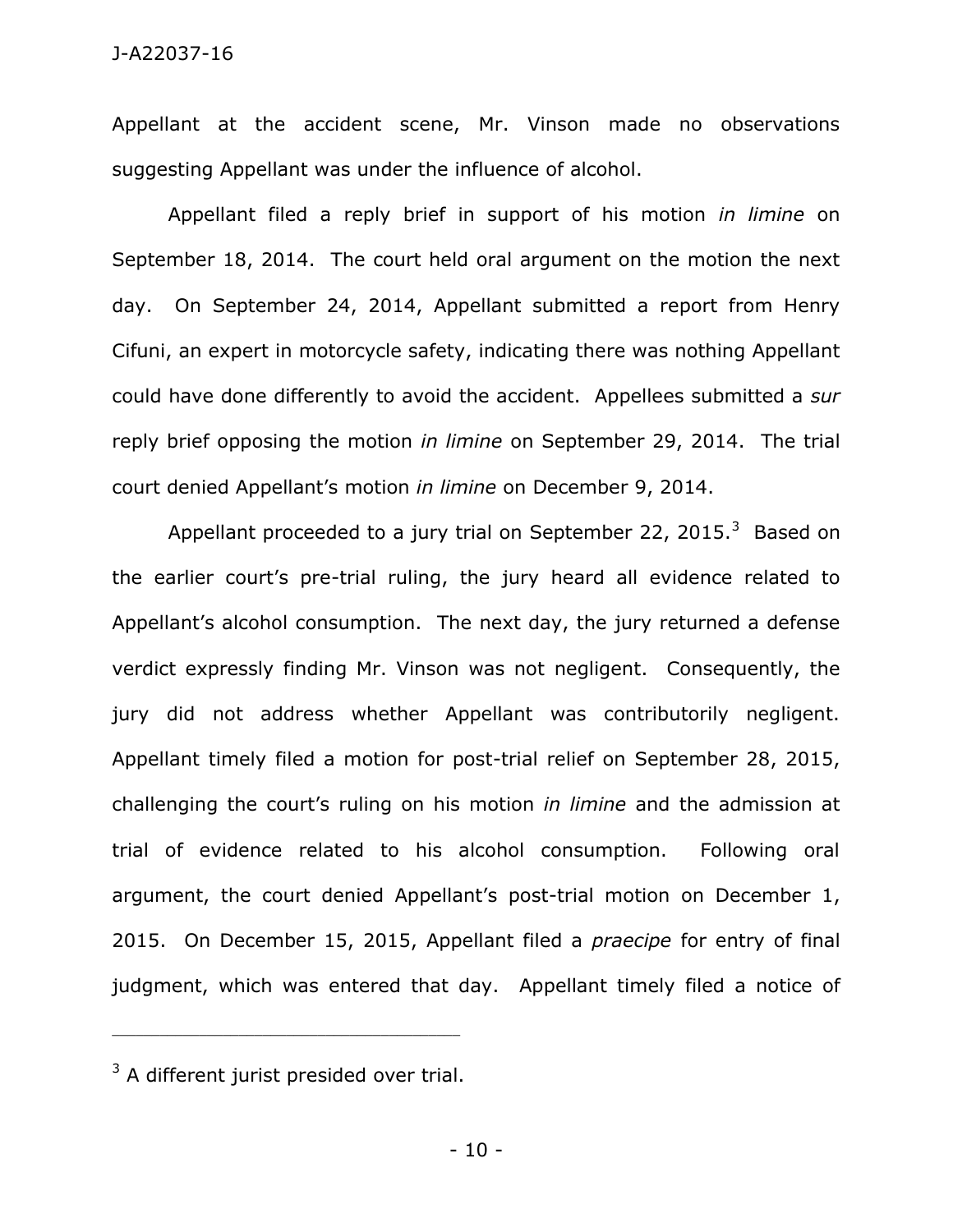appeal on December 21, 2015. On January 6, 2016, the court ordered

Appellant to file a concise statement of errors complained of on appeal

pursuant to Pa.R.A.P. 1925(b), which Appellant timely filed on January 15,

2016.

Appellant raises two issues for our review:

WHETHER THE TRIAL COURT COMMITTED REVERSIBLE ERROR IN ITS ORDER OF DECEMBER 9, 2014, DENYING [APPELLANT'S] MOTION *IN LIMINE* TO EXCLUDE EVIDENCE OF HIS ALCOHOL CONSUMPTION PRIOR TO HIS MOTOR VEHICLE CRASH, WHERE THE EVIDENCE DID NOT REASONABLY ESTABLISH A DEGREE OF INTOXICATION WHICH PROVED HE WAS UNFIT TO DRIVE, AND WHERE THE EVIDENCE OF ALCOHOL CONSUMPTION WAS UNDULY PREJUDICIAL.

WHETHER THE TRIAL COURT COMMITTED REVERSIBLE ERROR IN ITS ORDER OF DECEMBER 1, 2015 DENYING [APPELLANT'S] MOTION FOR A NEW TRIAL BASED UPON THE INTRODUCTION OF EVIDENCE OF ALCOHOL CONSUMPTION, WHERE THE EVIDENCE ADMITTED AT TRIAL DID NOT REASONABLY ESTABLISH A DEGREE OF INTOXICATION WHICH PROVED HE WAS UNFIT TO DRIVE, AND WHERE THE EVIDENCE WAS UNDULY PREJUDICIAL.

(Appellant's Brief at 4).

Appellate review of the denial of a post-trial motion for a new trial is

guided by the following principles:

The Superior Court's standard for reviewing the trial court's denial of a motion for a new trial is whether the trial court clearly and palpably abused its discretion or committed an error of law which affected the outcome of the case. We will reverse the trial court's denial of a new trial only where there is a clear abuse of discretion or an error of law which controlled the outcome of the case. The trial court abuses its discretion when it misapplies the law or when it reaches a manifestly unreasonable, biased or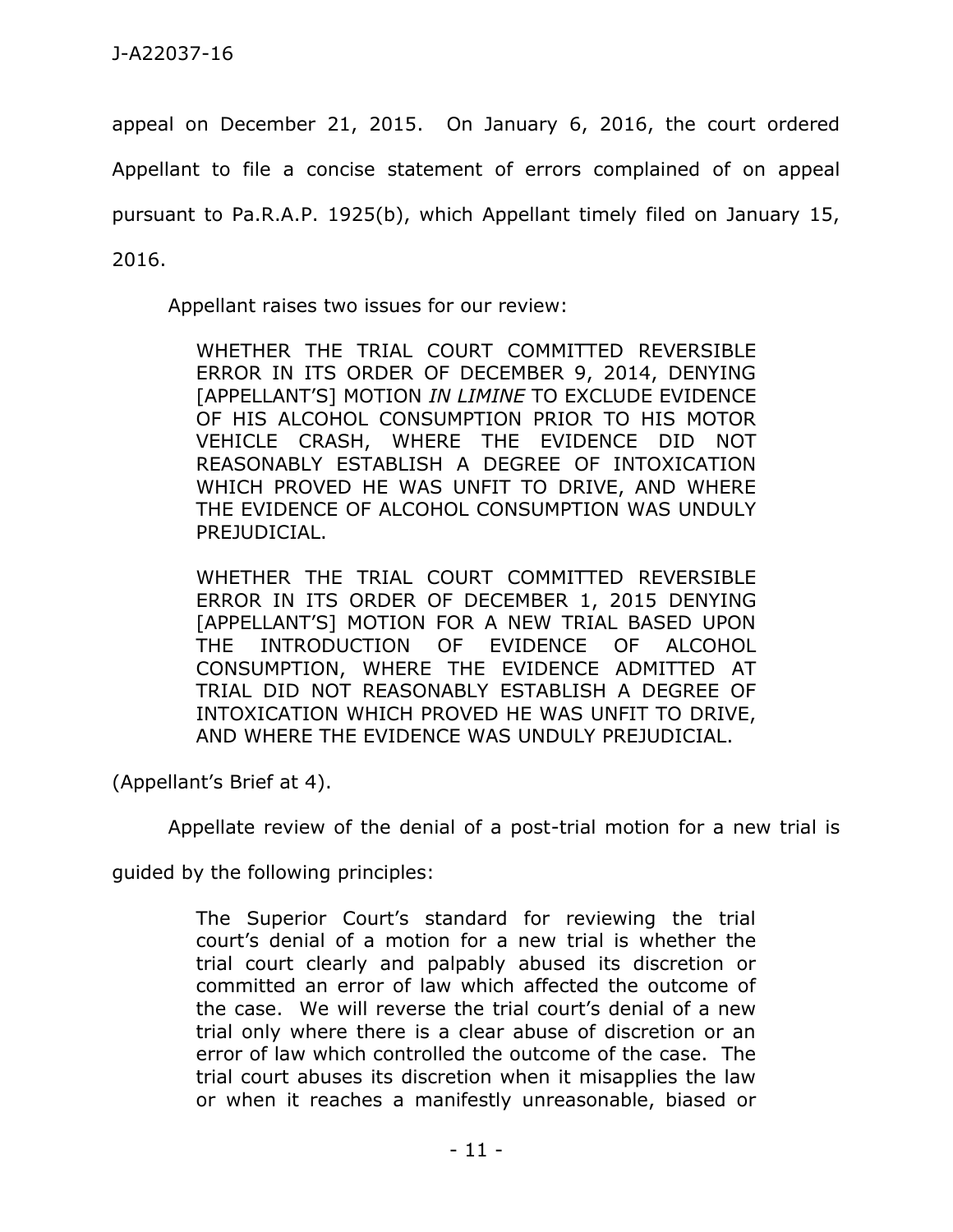prejudiced result. Abuse of discretion may occur through an honest, but erroneous use of discretion. A new trial may not be granted merely because the evidence conflicts and the jury could have decided for either party. The grant of a new trial is appropriate, however, where the jury verdict **may have been** based on improperly admitted evidence.

\* \* \*

Questions regarding the admissibility or exclusion of evidence are also subject to the abuse of discretion standard of review. Pennsylvania trial judges enjoy broad discretion regarding the admissibility of potentially misleading and confusing evidence. Relevance is a threshold consideration in determining the admissibility of evidence. A trial court may, however, properly exclude evidence if its probative value is substantially outweighed by the danger of unfair prejudice. Generally[,] for the purposes of this evidentiary rule, "prejudice" means an undue tendency to suggest a decision on an improper basis. The erroneous admission of harmful or prejudicial evidence constitutes reversible error.

*Whyte v. Robinson*, 617 A.2d 380, 382-83 (Pa.Super. 1992) (emphasis in

original) (internal citations omitted).

\_\_\_\_\_\_\_\_\_\_\_\_\_\_\_\_\_\_\_\_\_\_\_\_\_\_\_\_\_\_\_\_\_\_\_\_\_\_\_\_\_\_\_\_

For purposes of disposition, we combine Appellant's issues. Appellant asserts that the mere fact of drinking alcohol is inadmissible in a civil negligence case, unless the evidence establishes a degree of intoxication which proves unfitness to drive. Appellant admits he consumed six beers over a six-to-seven-hour period before the accident.<sup>4</sup> Appellant argues no evidence showed he was unfit to drive. Appellant emphasizes the EMS

 $4$  At his deposition, Appellant conceded he drank seven beers over that timeframe.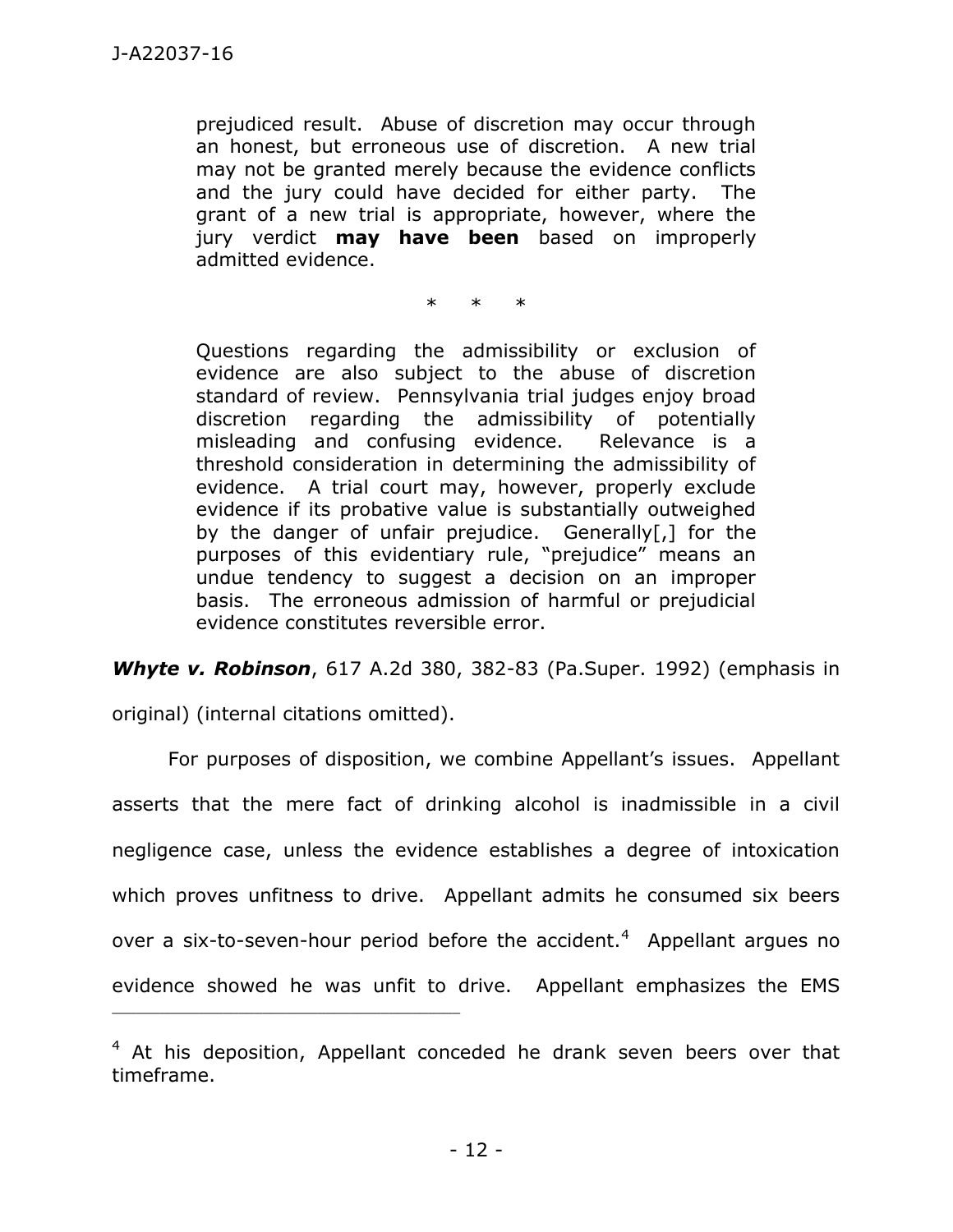report, Robert Packer Hospital records, police crash report, deposition testimony of Trooper Stempien, and accounts from all persons in contact with Appellant after the accident made no mention of any indicators that Appellant was intoxicated. Appellant claims the most significant evidence is that he did not exhibit any of the classic signs of intoxication before, during, or after the accident, such as glassy or bloodshot eyes, incoherent mumbling, slurred speech, an odor of alcohol, or erratic behavior. Appellant further highlights Mr. Bird's deposition testimony that he did not believe Appellant was intoxicated. Appellant contends his admission to consuming beers and his blood alcohol test results establish only that he had been drinking on the day of the accident, but not that he was unfit to drive. Appellant submits there was similarly no evidence that Mr. Bird was intoxicated on the day of the accident.

Appellant rejects the "relation back" testimony and opinion of Appellees' expert, Dr. Lage, as wholly inconsistent with the other evidence of record and as highly speculative, where Dr. Lage failed to account for several variables which could have affected Appellant's BAC. For example, Dr. Lage failed to account for Appellant's consumption of food at the last establishment he visited before the accident, the fact that beer is absorbed more slowly than other alcoholic beverages, and that the severe trauma of the accident could have affected his absorption rate. Appellant contends Dr. Lage offered nothing to support his assertion that Appellant's blood alcohol

- 13 -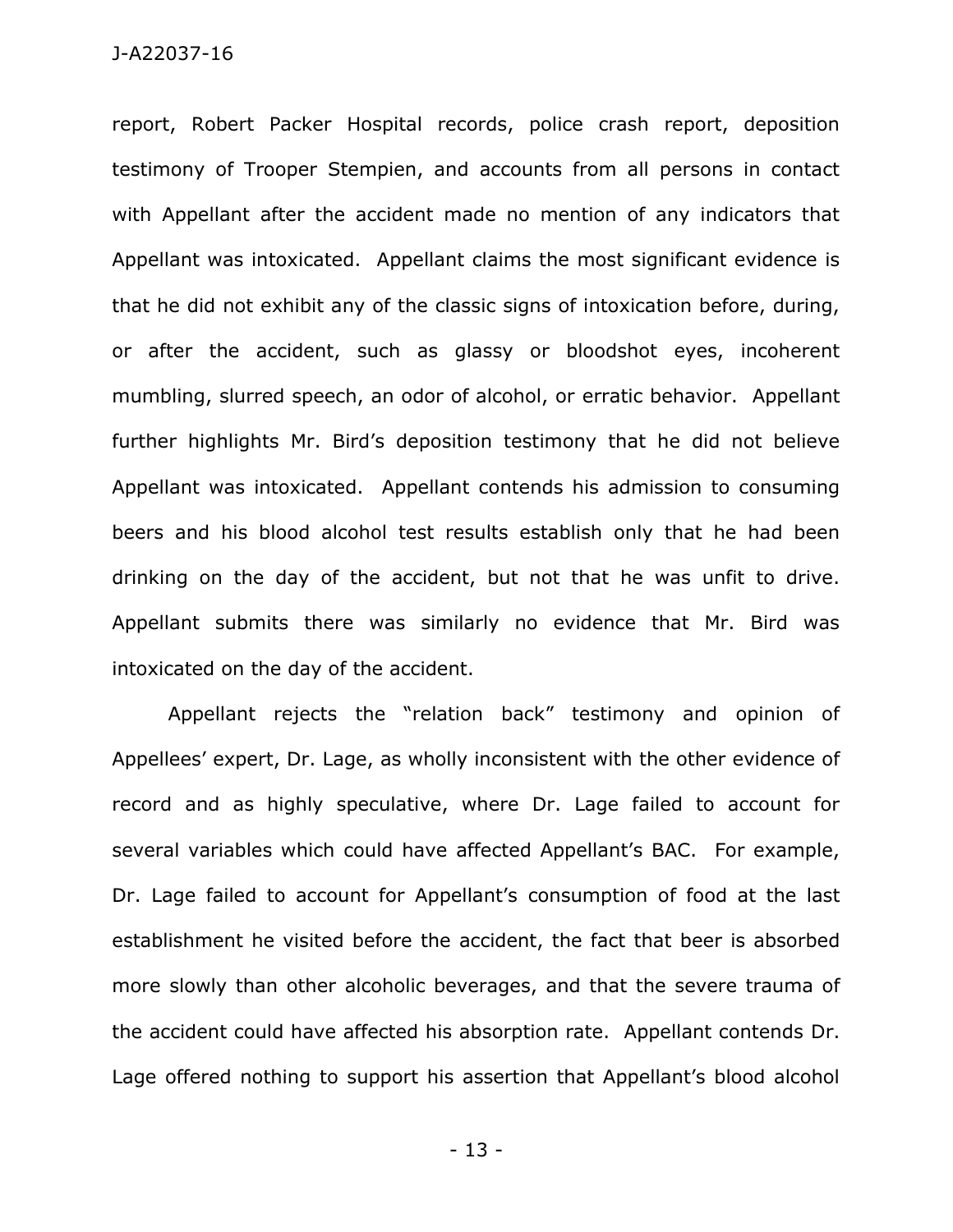level was declining at the time of the blood draw, which is particularly troubling where Dr. Lage had no information regarding what time Appellant had consumed his last beer. Appellant submits the court erred when it denied his motion *in limine* and allowed at trial evidence of his alcohol consumption, as the admission of that evidence was unfairly prejudicial. Appellant stresses the error was not harmless, because evidence of alcohol consumption in a civil negligence case like his has a pernicious influence, which might have led to the defense verdict. Appellant concludes this Court must grant him a new trial. For the following reasons, we agree.

Pennsylvania law makes clear: "[W]hile proof of intoxication is relevant where reckless or careless driving of an automobile is the matter at issue, the mere fact of drinking intoxicating liquor is not admissible, being unfairly prejudicial, unless it reasonably establishes a degree of intoxication which proves unfitness to drive." *Fisher v. Dye*, 386 Pa. 141, 148, 125 A.2d 472, 476 (1956). The "objective criteria normally required to establish intoxication include evidence of staggering, stumbling, aimless wandering, glassy eyes or incoherent mumbling." *Locke v. Claypool*, 627 A.2d 801, 804 (Pa.Super. 1993) (internal quotation marks omitted).

An individual's blood alcohol level can also be relevant circumstantial evidence of intoxication. *Ackerman v. Delcomico*, 486 A.2d 410 (Pa.Super. 1984). "However, blood alcohol level alone may not be admitted for the purpose of proving intoxication. **There must be other evidence** 

- 14 -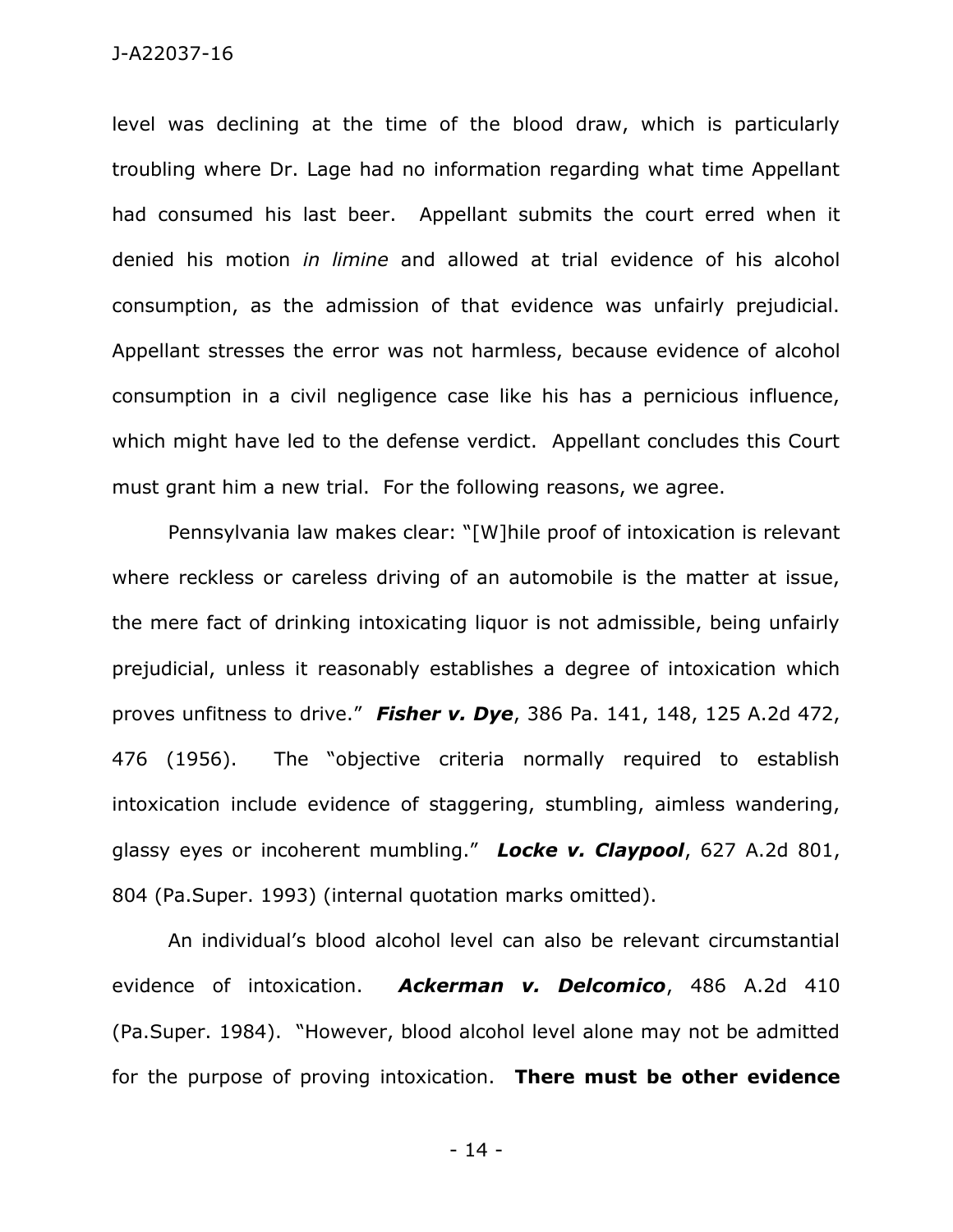**showing the actor's conduct which suggests intoxication.**" *Id.* at 414 (emphasis added). The "other" evidence necessary to render admissible a BAC **in excess of the legal limit** "may also consist of expert testimony interpreting the significance of the results of blood alcohol tests with respect to unfitness to drive." *Gallagher v. Ing*, 532 A.2d 1179, 1183 (Pa.Super. 1987), *appeal denied*, 519 Pa. 665, 548 A.2d 255 (1988).

> The rationale behind this rule is that when a person's blood alcohol content exceeds [the legal limit], our legislature has determined that he is presumptively unfit to drive. The "presumption" of unfitness to drive, however, is inapplicable to civil cases, and a jury may not be instructed regarding the presumption. Therefore, expert testimony is helpful to explain the significance of a blood alcohol content above [the legal limit], without reference to the "presumption."

Locke, supra at 805 (internal citations omitted).<sup>5</sup> "[I]n cases that have

admitted blood alcohol tests, not only did independent evidence corroborate

an inference that the person was intoxicated, but his…blood alcohol level

was above…the statutorily presumptive level of unfitness to operate a

\_\_\_\_\_\_\_\_\_\_\_\_\_\_\_\_\_\_\_\_\_\_\_\_\_\_\_\_\_\_\_\_\_\_\_\_\_\_\_\_\_\_\_\_

<sup>5</sup> At the time of this Court's decision in *Locke*, *Gallagher*, and other earlier cases, the legal limit for driving under the influence ("DUI") of alcohol was 0.10%. On September 30, 2013, the legislature lowered the legal limit to 0.08%. *See* 75 Pa.C.S.A. § 3731(a)(4)(i) (effective September 30, 2003 to January 31, 2004). The current legal limit (in effect at the time of Appellant's accident) remains 0.08%. *See* 75 Pa.C.S.A. § 3802(a)(2) (explaining under general impairment provision of statute, individual may not drive, operate or be in actual physical control of movement of vehicle after imbibing sufficient amount of alcohol such that alcohol concentration in individual's blood or breath is at least 0.08% but less than 0.10% within two hours after individual has driven, operated or been in actual physical control of movement of vehicle).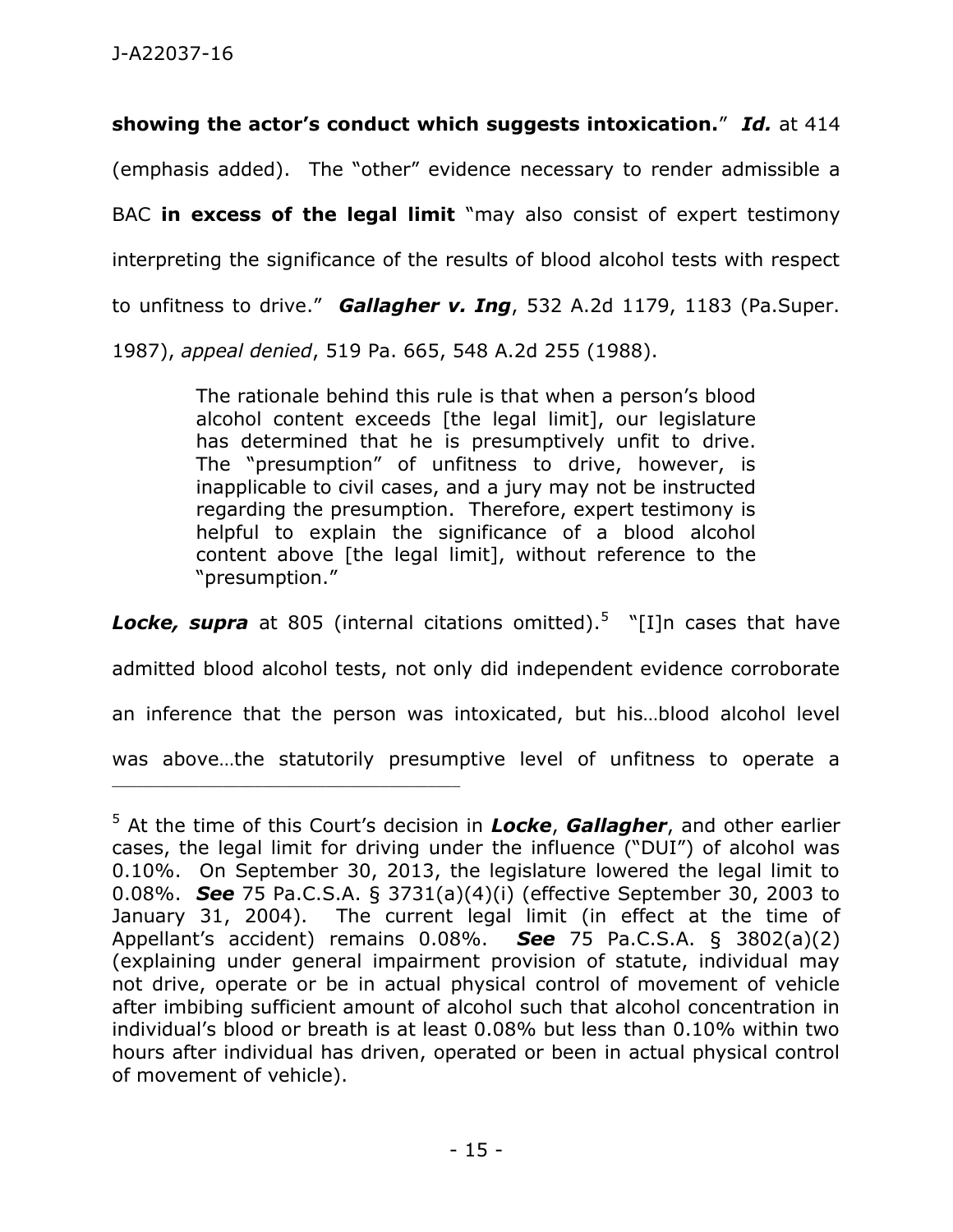vehicle." *Locke, supra* at 804-05.

In civil negligence cases, "there is no precise type or amount of evidence necessary to establish the requisite degree of intoxication[.]"

*Braun v. Target Corp.*, 983 A.2d 752, 760 (Pa.Super. 2009), *appeal* 

*denied*, 604 Pa. 701, 987 A.2d 158 (2009). Nevertheless:

[T]his Court has found the following intoxication evidence admissible as unfitness to perform the task at hand: *Kraus v. Taylor*, 710 A.2d 1142 (Pa.Super. 1998), *appeal dismissed as improvidently granted*, 560 Pa. 220, 743 A.2d 451 (2000) (holding trial court properly admitted evidence of pedestrian's alcohol consumption where (1) responding officer detected scent of alcohol on pedestrian's breath following accident; (2) hospital measured pedestrian's BAC level in excess of 0.25 percent within forty (40) minutes of accident; and (3) expert testimony established that, given BAC results, pedestrian's judgment and motor skills would have been severely impaired at time of accident); *Crosby v. Com., Dept. of Transp.*, [548 A.2d 281 (Pa.Super. 1988), *appeal denied*, 522 Pa. 576, 559 A.2d 37 (1989)] (holding evidence revealed more than mere hint of intoxication where (1) officer testified he smelled odor of alcohol on plaintiff; (2) plaintiff's BAC was 0.101 percent; (3) expert toxicologist opined plaintiff's BAC rendered him unfit to drive; and (4) plaintiff was familiar with road, but drove off of it, straight into tree); *Ackerman, supra* (holding trial court properly admitted evidence of intoxication, and such evidence was not prejudicial where (1) plaintiff's girlfriend and roommate stated plaintiff had been drinking beer since late afternoon on day of accident; (2) defendant and medical personnel testified plaintiff strongly smelled of beer; (3) plaintiff's BAC was 0.195 percent; (4) hospital records revealed plaintiff admitted drinking heavily; and (5) plaintiff had slurred speech and low level of alertness following accident).

**Braun, supra** at 761 (holding evidence demonstrated more than mere hint

of intoxication where (1) Mr. Braun consumed alcohol throughout day before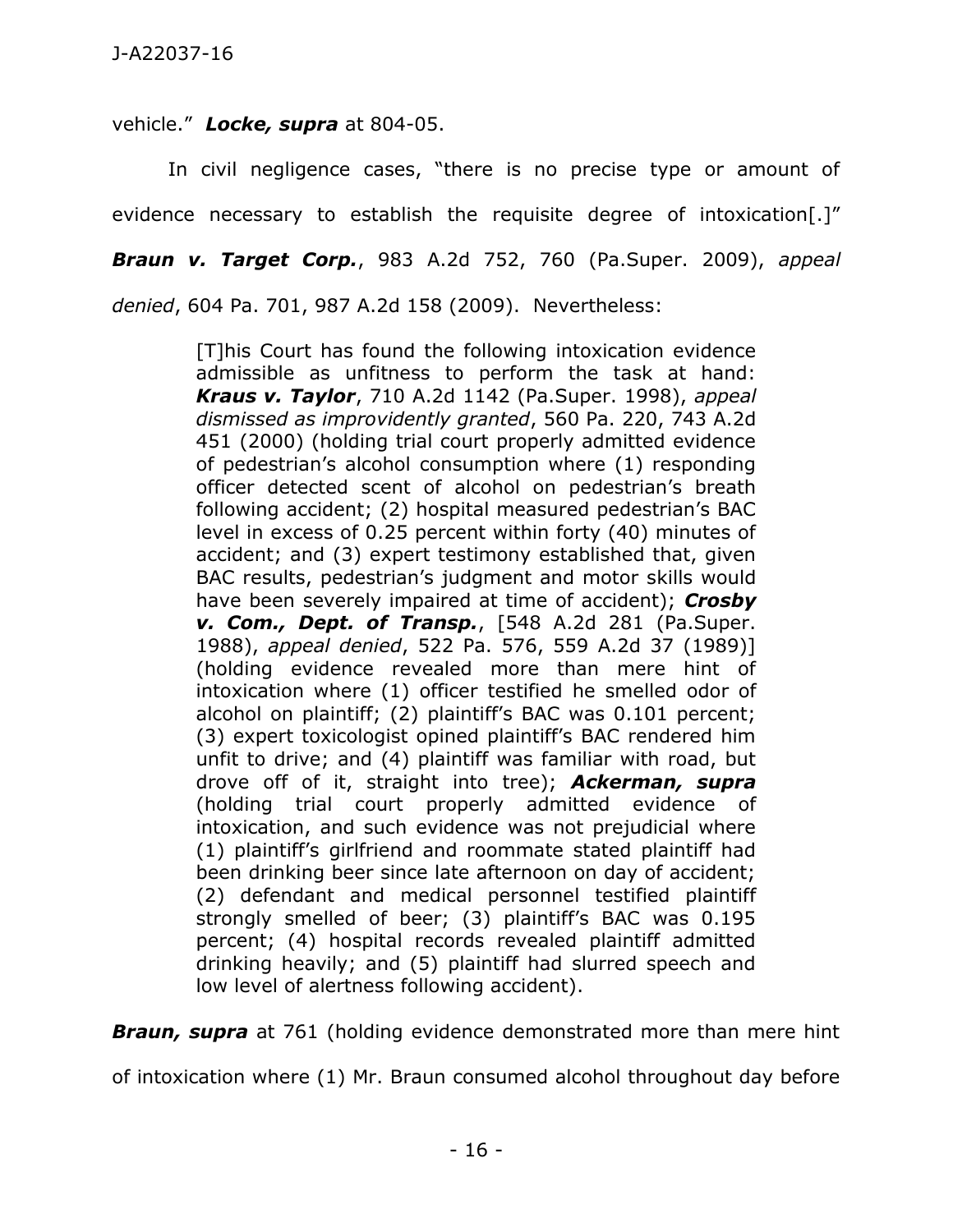accident; (2) witnesses observed Mr. Braun drink beer at lunch shortly before accident; (3) Mr. Braun ascended eighteen feet above ground on scissor lift and failed to tie off, even though safety equipment on railed platform was readily accessible to him; (4) Mr. Braun inexplicably and unnecessarily stepped off railed platform onto eight inch wide steel beam; (5) Mr. Braun's BAC was 0.27%; and (6) expert opined Mr. Braun's high BAC would render him physically and behaviorally impaired and drastically increase his risk of falling). *See also Gallagher, supra* (holding evidence of alcohol consumption was admissible where evidence showed (1) decedent had been drinking scotch for approximately 1½ hours before getting in car to drive home; (2) several witnesses observed decedent driving at high rate of speed on dark, winding, and hilly road approximately one mile from accident scene; (3) decedent's BAC was 0.18%; (4) expert testified extensively regarding significance of such high alcoholic content with respect to decedent's ability to drive safely). *Compare Vignoli v. Standard Motor Freight, Inc.*, 418 Pa. 214, 210 A.2d 271 (1965) (holding evidence of alcohol consumption was inadmissible where only evidence of driver's intoxication was his admission to consuming two beers prior to driving and several hours had elapsed between alcohol consumption and accident; and (2) two people stated driver was acting "funny" at accident scene; such evidence falls far short of reasonably establishing requisite degree of intoxication); *Locke, supra* (holding evidence of alcohol consumption was

- 17 -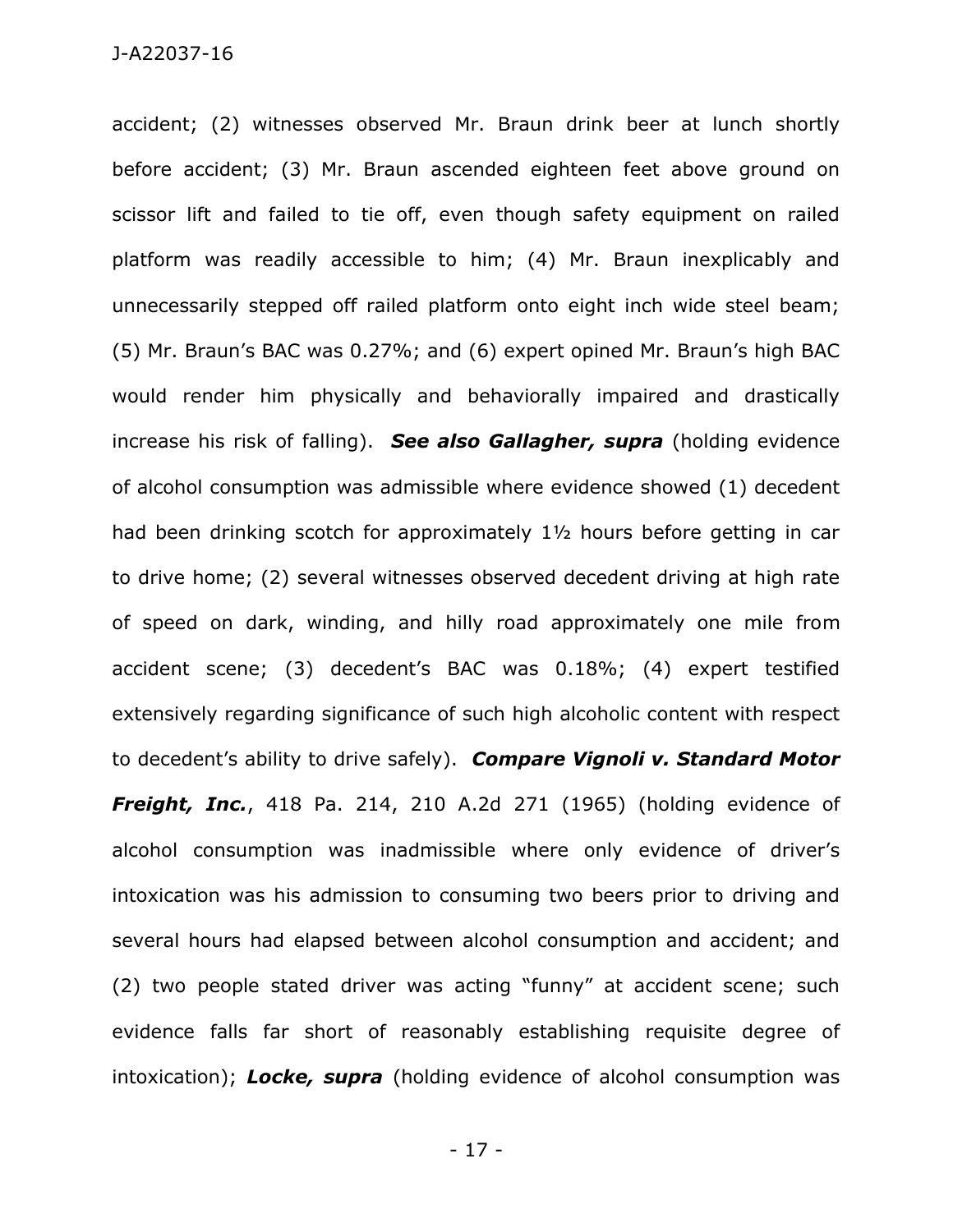inadmissible where only evidence of plaintiff's intoxication was (1) officer's testimony that he smelled odor of beer emanating from ambulance which housed plaintiff at scene of accident; (2) blood test indicating plaintiff's BAC was 0.06%, which was below statutory limit; and (3) testimony from expert, who extrapolated test results and concluded plaintiff would have exaggerated reaction to alcohol because he was underage; significantly, plaintiff exhibited no physical signs to indicate he was unfit to operate his bicycle, such as riding his bike erratically, slurring his speech, or otherwise appearing intoxicated; sole independent evidence which might indicate plaintiff was intoxicated was police officer's testimony that he smelled beer emanating from plaintiff; without more, however, this evidence proves only that plaintiff consumed alcohol; it is insufficient to prove intoxication).

This Court has viewed with skepticism expert testimony in civil cases that extrapolates (or "relates back") blood test results. *Id.* at 805 (explaining expert's "relation back" testimony that plaintiff's BAC was between 0.075% and 0.08% at time of accident is entirely speculative and highly prejudicial where plaintiff's BAC at time of blood draw was below statutory legal limit and absent any objective indicia plaintiff was unfit to operate bicycle). *See also generally Whyte, supra* (discussing speculative nature of "relation back" testimony).

Instantly, the evidence presented to the court in Appellant's motion *in limine*, and in Appellees' opposition showed: Appellant and Mr. Bird met

- 18 -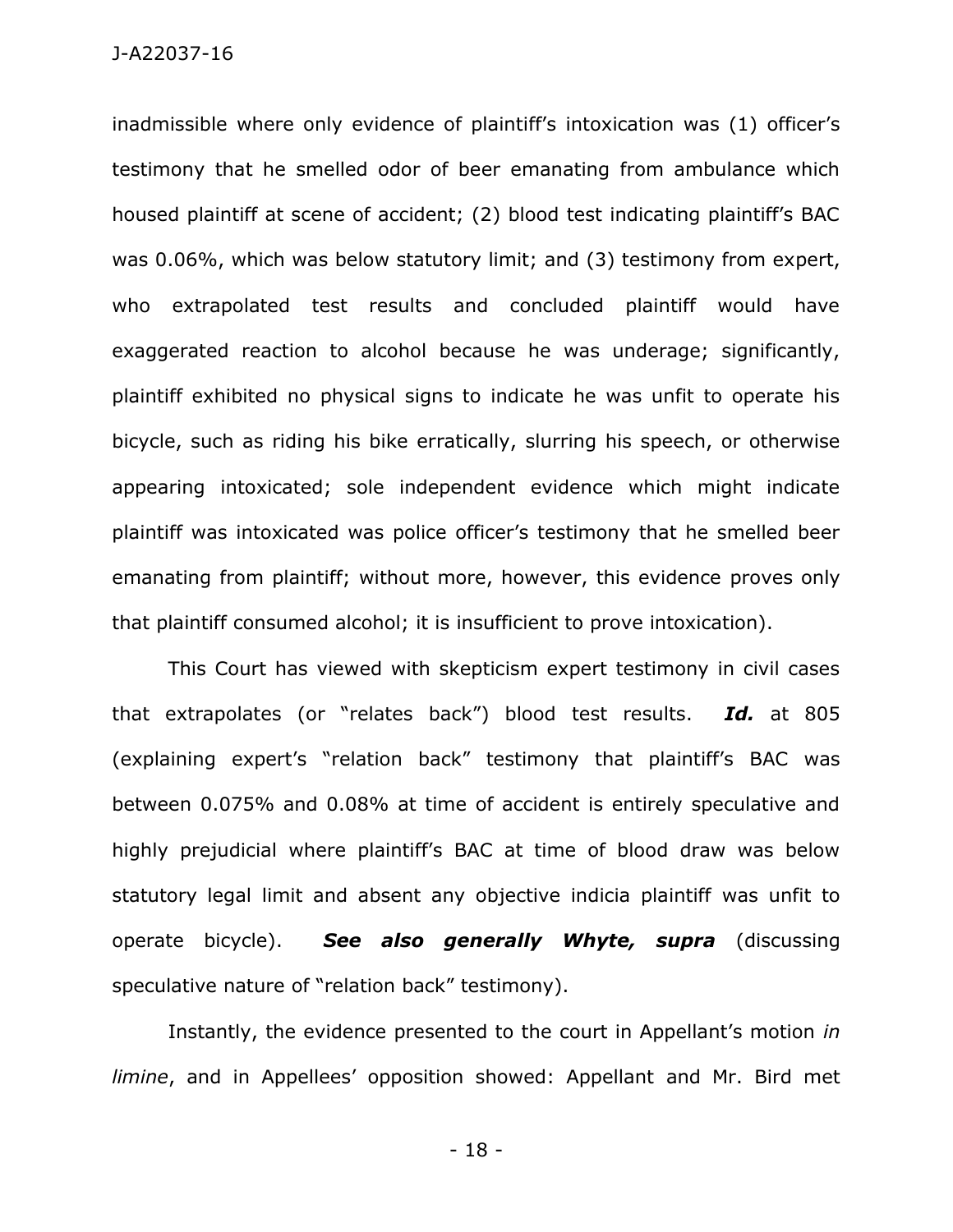between 12:00 p.m. and 1:00 p.m. on the date of the accident for a motorcycle day-trip. During their ride, Appellant and Mr. Bird stopped at six bars. Appellant and Mr. Bird consumed one beer each at the first five bars. At the last establishment, Appellant consumed two 12-ounce Michelob Ultra light beers. Appellant and Mr. Bird ate dinner at the last establishment. Appellant and Mr. Bird departed the last bar at approximately 7:00 p.m. to go home. Mr. Bird had no concern about Appellant's ability to drive safely because Appellant was acting "normal" and was not slurring his words or exhibiting any other outward signs of intoxication.

While driving home on Route 220, Appellant noticed two trucks in front of him—a tractor-trailer and a tri-axle truck in the lead. Appellant was familiar with Route 220, as he had previously travelled that road numerous times. Appellant knew the upcoming legal passing zone would be his only opportunity to pass the trucks before arriving at his destination, so Appellant activated his left turn signal and began to pass both trucks. After Appellant successfully completed his pass of the tractor-trailer, Appellant noticed the tri-axle truck had its left turn signal activated. Appellant pressed his horn to alert Mr. Vinson but neither of them was able to avoid the collision. Henry Cifuni, an expert in motorcycle safety, opined there was nothing Appellant could have done differently to avoid the accident.

Ronald Laxton witnessed the accident. Mr. Laxton acknowledged the lawful passing zone, but he said the passing zone is not well situated and

- 19 -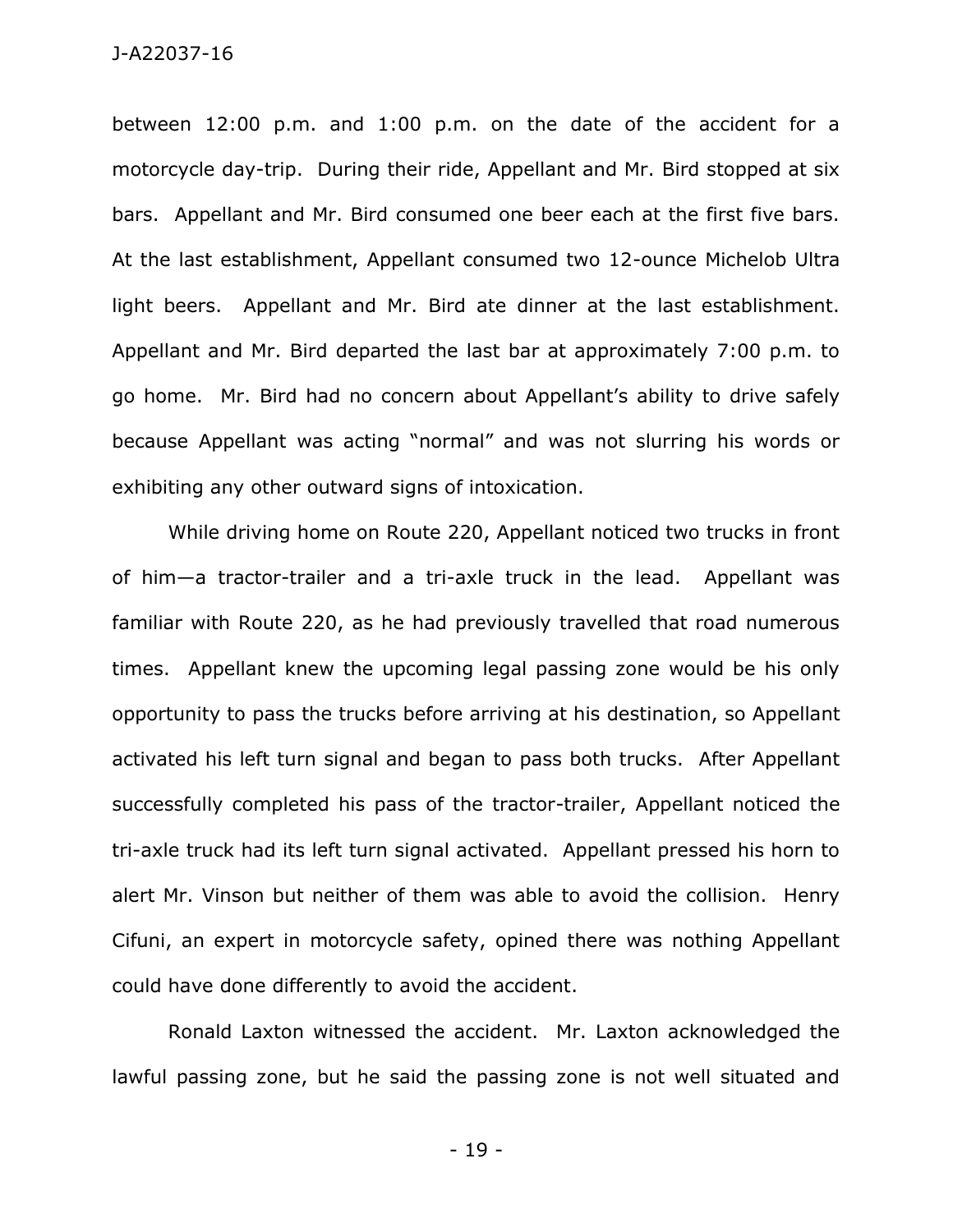pointed out that other accidents occurred in that location. Mr. Laxton thought Appellant was a "fool" and "stupid" for trying to pass the trucks. Mr. Laxton conceded Appellant could not have safely veered left into the gas station parking lot because of the potholes and rough terrain. After the collision, Mr. Laxton spoke to Appellant; Appellant told Mr. Laxton "he [Appellant] fucked up." Mr. Laxton did not mention any behavior by Appellant that would suggest Appellant was under the influence of alcohol.

Mr. Vinson spoke to Appellant at the accident scene and called 911. During their conversation, Appellant said: "[D]on't worry about it, it's my fault." Mr. Vinson did not notice any signs indicating Appellant was under the influence of alcohol. EMS personnel arrived at the scene shortly thereafter. Appellant was alert during treatment and admitted to alcohol use. No member of the EMS crew noted that Appellant displayed any signs indicating he was under the influence of alcohol or otherwise impaired. Trooper Stempien spoke with Appellant at the accident scene. During their conversation, Appellant explained what took place. Trooper Stempien made clear during his deposition he had no reason to believe Appellant was under the influence of alcohol.

Appellant was airlifted to Robert Packer Hospital. The hospital performed a toxicology screen which tested negative except for alcohol. A blood draw taken within two hours of the accident showed a blood alcohol level of 0.08%. Dr. Hartman confirmed that the current methodology for

- 20 -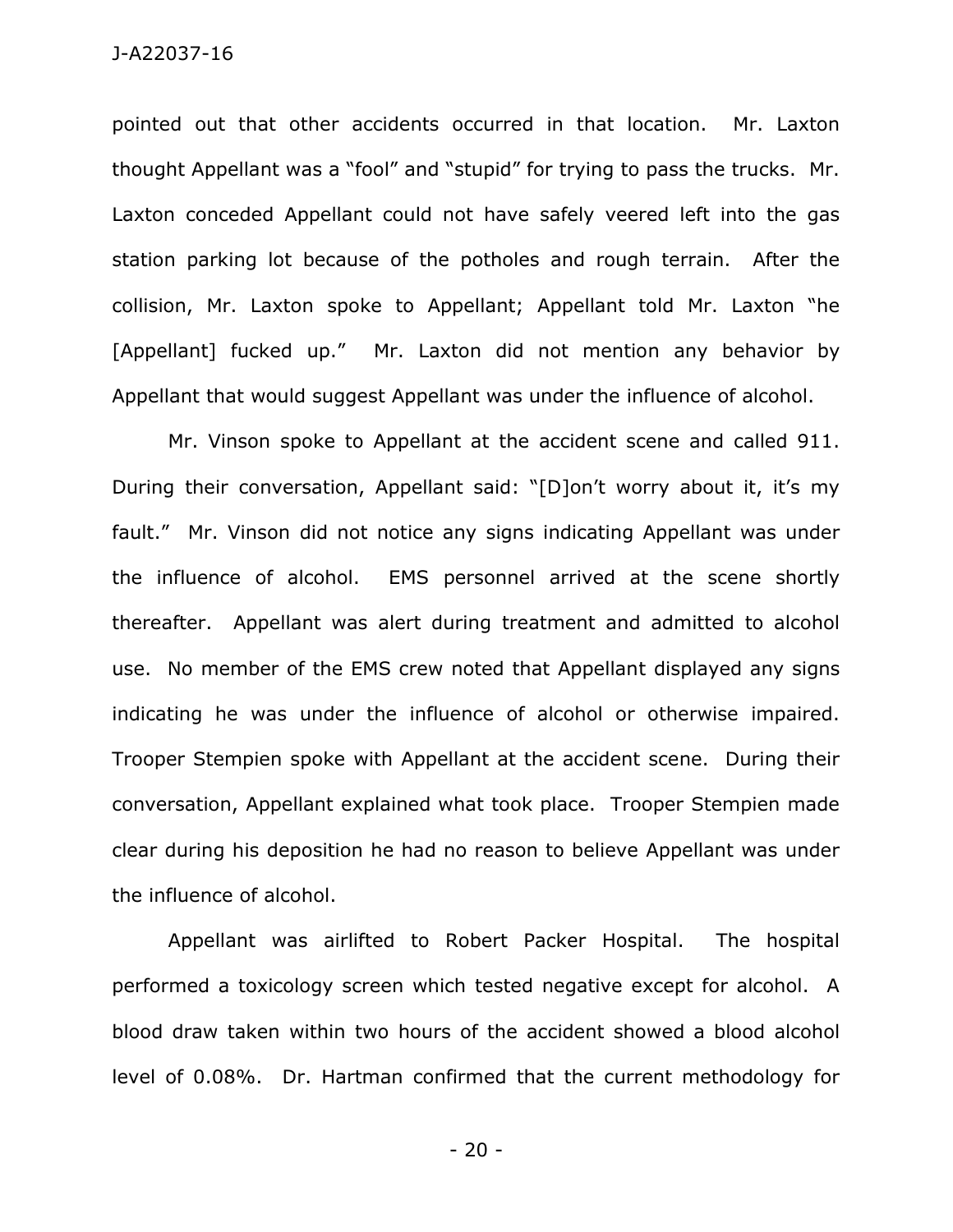analyzing Appellant's blood draw (as reflected in the hospital and laboratory reports) uses only serum or plasma.

Appellees' expert, Dr. Lage, conceded in his expert report that Appellant's blood alcohol level must be converted to a whole blood sample to calculate the proper BAC because serum levels are higher than whole blood by about 16%. Using the proper conversion, Appellant's BAC at the time of the blood draw equaled 0.0706%. Dr. Lage said the level of alcohol in Appellant's blood at the time of the blood draw is inconsistent with the amount of alcohol Appellant admitted consuming. Dr. Lage estimated Appellant must have drunk approximately eleven beers prior to the accident. Dr. Lage's report also erroneously stated the EMS personnel, airlift crew, and hospital employees all detected an odor of alcohol on Appellant, which is inconsistent with the record. Using "relation back" calculations, Dr. Lage opined Appellant's BAC was on the decline at the time of the blood draw and was between 0.085% and 0.10% at the time of the accident, depending on when Appellant consumed his final beer, which Dr. Lage did not know. Based on this calculation, Dr. Lage opined Appellant was incapable of safe driving at the time of the accident, and Appellant's intoxication was a significant causative factor in the accident.

Under these facts, we cannot agree with the trial court's decision that the evidence presented reasonably establishes a degree of intoxication which demonstrated Appellant was unfit to drive. *See Fisher, supra*. The

- 21 -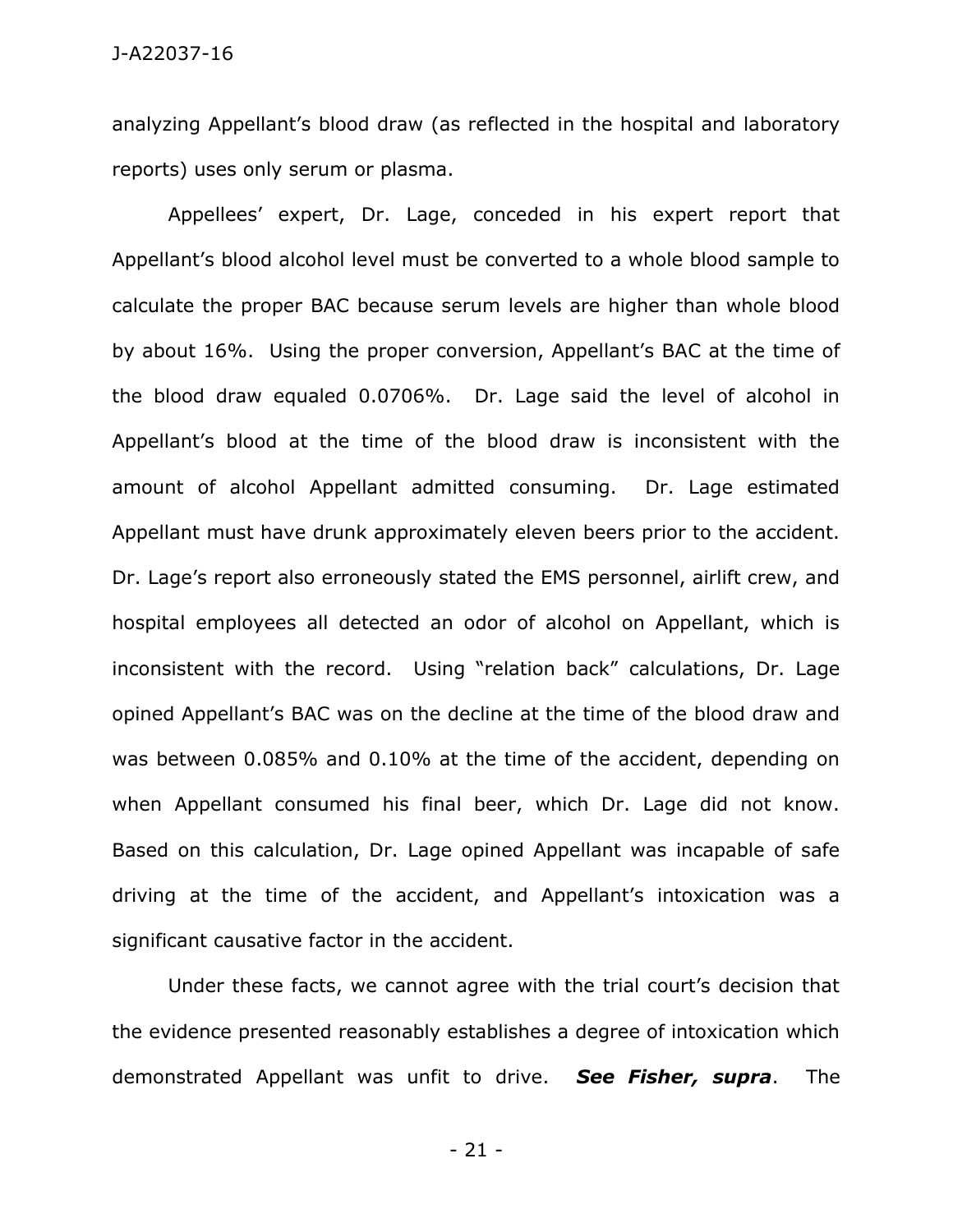deposition testimony from Appellant and Mr. Bird unequivocally establish the men drank beer over a six-to-seven-hour period on the day of the accident; such testimony, however, proves only that Appellant consumed alcohol and is insufficient to prove intoxication. *See Locke, supra*. Following the accident, Appellant spoke with numerous individuals including Mr. Vinson, Mr. Laxton, EMS personnel, Trooper Stempien, an airlift crew, and hospital employees. None of these people indicated that Appellant displayed **any** of the classic signs of intoxication such as glassy eyes, an odor of alcohol, or incoherent mumbling. *See id.*

Additionally, Mr. Laxton's opinion that Appellant was a "fool" and "stupid" for trying to pass both trucks simply suggests Appellant's poor judgment. Appellant's comment to Mr. Laxton that Appellant "fucked up" and his statement to Mr. Vinson accepting fault similarly do not tend to prove intoxication, only Appellant's poor judgment in his passing maneuver. **See id.** at 804 n.2 (rejecting trial court's consideration of plaintiff's "lack of prudent judgment" in riding bicycle in dark on major highway at 2:10 a.m. without reflectors as evidence of intoxication; whether plaintiff acted with prudent judgment is matter of contributory negligence which jury must decide; evidence of plaintiff's poor judgment does not necessarily show he acted under effects of alcohol).

Appellant's whole-blood-conversion BAC, taken at the hospital within two hours of the accident, was 0.0706%, according to Dr. Lage, which is

- 22 -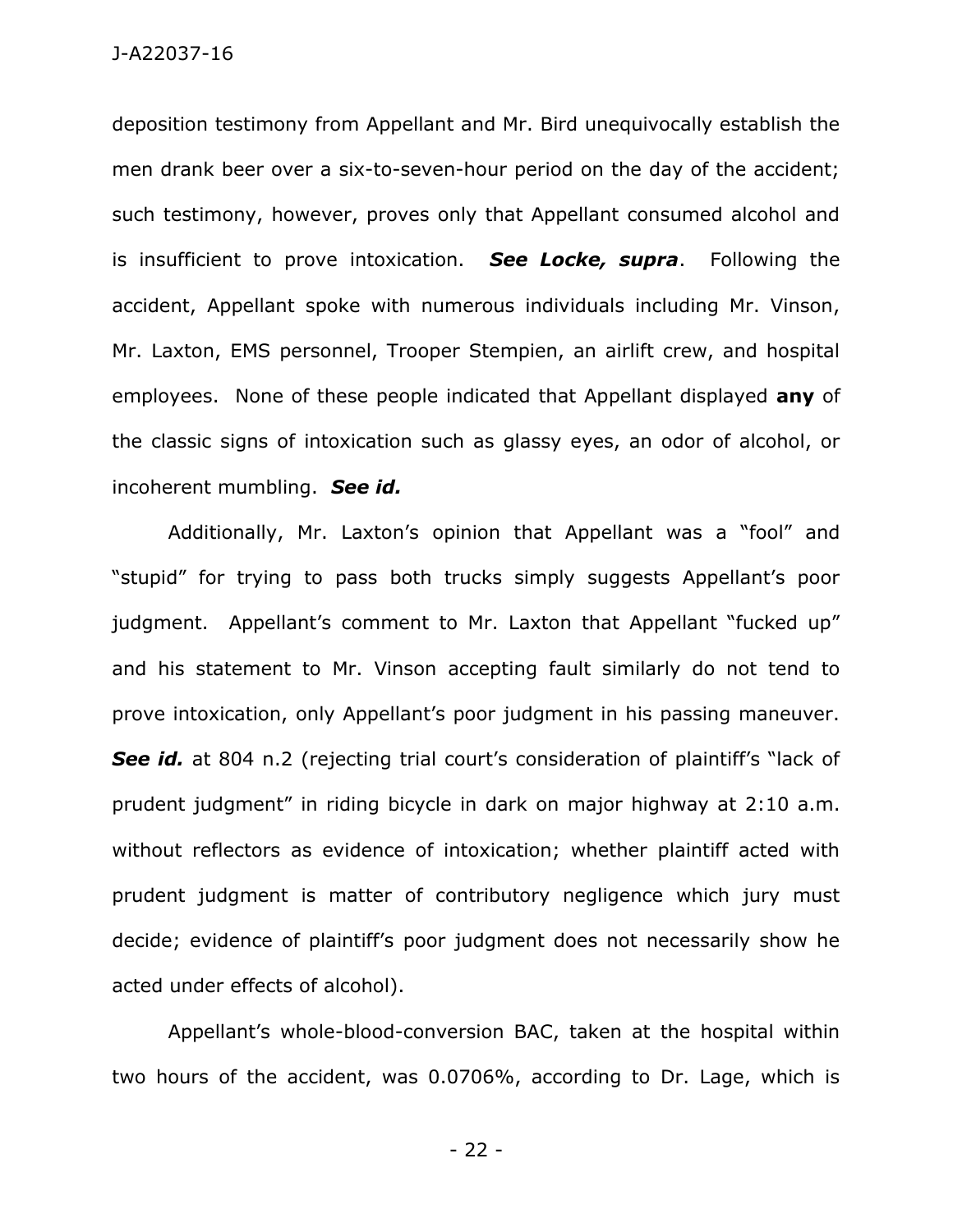below the legal limit in Pennsylvania. *See* 75 Pa.C.S.A. § 3802(a)(2). To admit Appellant's BAC results in this case, therefore, required additional conduct of Appellant suggesting intoxication.<sup>6</sup> *See Ackerman, supra*. Dr. Lage's expert testimony interpreting and explaining the effects of alcohol on a person with this low BAC cannot, on its own, constitute the requisite "other" evidence, where Appellant's BAC at the time of the blood draw was **below** the statutory legal limit. *Compare Coughlin v. Massaquoi*, 138 A.3d 638 (Pa.Super. 2016), *appeal granted*, \_\_\_ Pa. \_\_\_, 144 A.3d 925 (2016) (holding expert's testimony that pedestrian/decedent's BAC of 0.313% rendered him unfit to cross safely four-lane avenue intersection at night was sufficient corroborating evidence for admission of his BAC result)<sup>7</sup>;

**Braun, supra** (holding evidence demonstrated more than mere hint of intoxication where, *inter alia*, Mr. Braun's BAC was 0.27%, and expert opined Mr. Braun's high BAC would render him physically and behaviorally impaired and drastically increase his risk of falling); *Gallagher, supra* (holding evidence of alcohol consumption was admissible where evidence showed, *inter alia*, decedent's BAC was 0.18%, and expert testified

\_\_\_\_\_\_\_\_\_\_\_\_\_\_\_\_\_\_\_\_\_\_\_\_\_\_\_\_\_\_\_\_\_\_\_\_\_\_\_\_\_\_\_\_

 $6$  At trial, Appellant produced expert testimony from forensic toxicologist Dr. Michael Coyer, who testified Appellant's BAC at the time of the blood draw was 0.069% using the proper conversion rate. The experts agreed at trial that the difference in their calculations was statistically insignificant.

 $<sup>7</sup>$  On August 24, 2016, our Supreme Court granted allowance of appeal in</sup> *Coughlin* to decide whether the trial court erred by admitting the pedestrian/decedent's BAC results and the expert's testimony.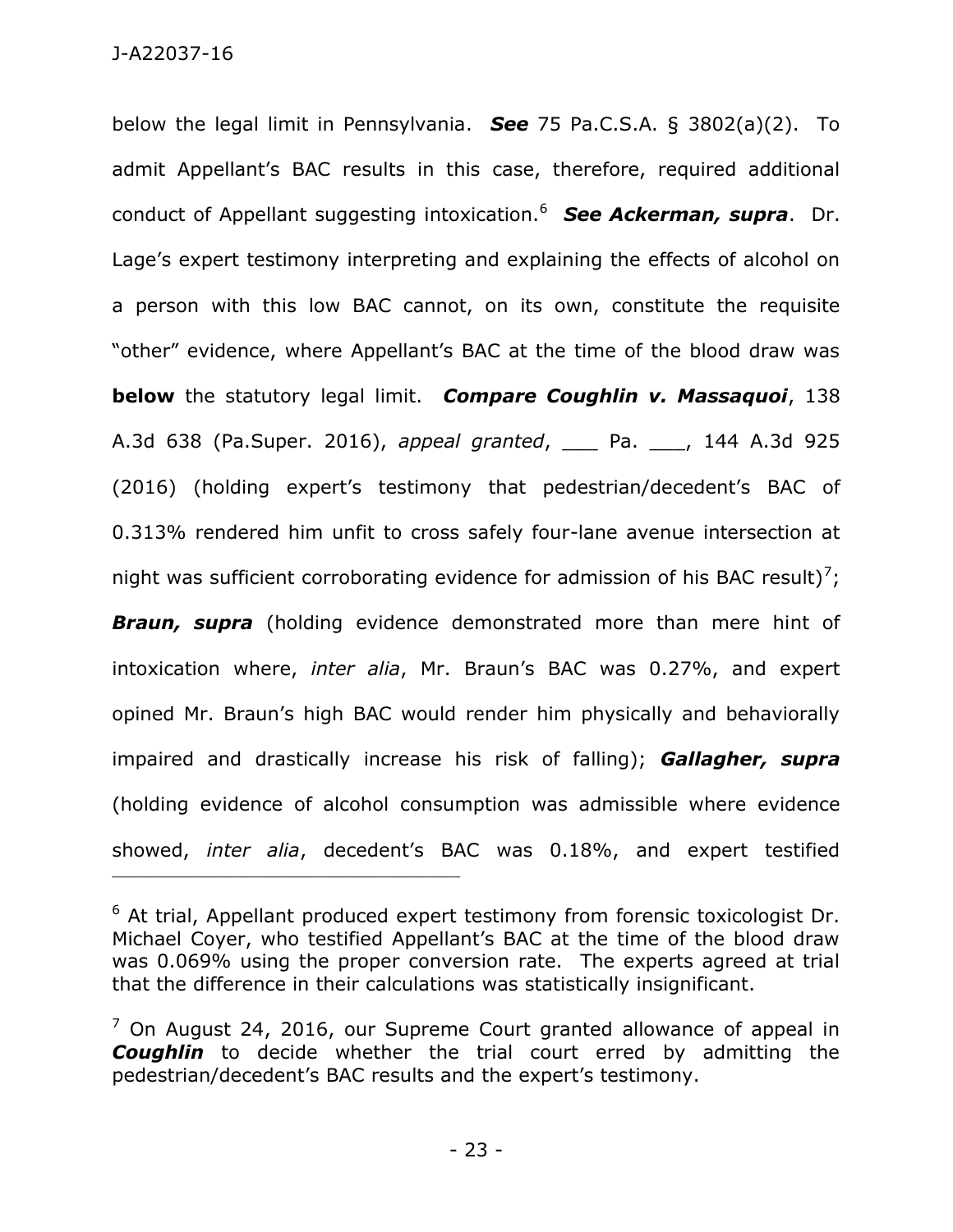extensively regarding significance of such high alcoholic content with respect to decedent's ability to drive safely).

Further, we cannot accept that Dr. Lage's opinion itself was the sufficient "other" evidence of Appellant's intoxication. Importantly, Dr. Lage's expert report misstates facts of record. Dr. Lage's report falsely states the EMS team, airlift crew, and hospital employees all detected an odor of alcohol on Appellant. (*See* Appellant's Motion *in Limine* at Exhibit 10 (Dr. Lage's Expert Report at 4); R.R. at 90a). The record, however, belies that premise. Moreover, we cannot know if Dr. Lage relied on his own misstatement when he conducted his "relation back" analysis.<sup>8</sup> In this scenario, Dr. Lage's "relation back" testimony is simply too speculative and highly prejudicial, where Appellant's BAC at the time of the blood draw was below the statutory limit, there was no other objective indicia Appellant was unfit to drive, or any record evidence of when Appellant consumed his last beer.<sup>9</sup> See Locke, supra; Whyte, supra. For these reasons, the trial

<sup>8</sup> Appellant's expert Dr. Coyer hotly disputed Dr. Lage's conclusions at trial. Dr. Coyer opined Appellant's BAC level was rising following the accident and calculated Appellant's BAC at the time of the accident as less than 0.05%, possibly 0.03% or 0.04%. Appellant did not retain Dr. Coyer until closer to trial so his findings do not appear in the filings relevant to the motion *in limine*.

<sup>&</sup>lt;sup>9</sup> Appellant properly preserved his challenge to Dr. Lage's "relation back" testimony and report in Appellant's motion *in limine* and supporting brief, so he did not need to renew his objection at trial. *See* Pa.R.E. 103(b) (stating: "Once the court rules definitively on the record—either before or at trial—a *(Footnote Continued Next Page)*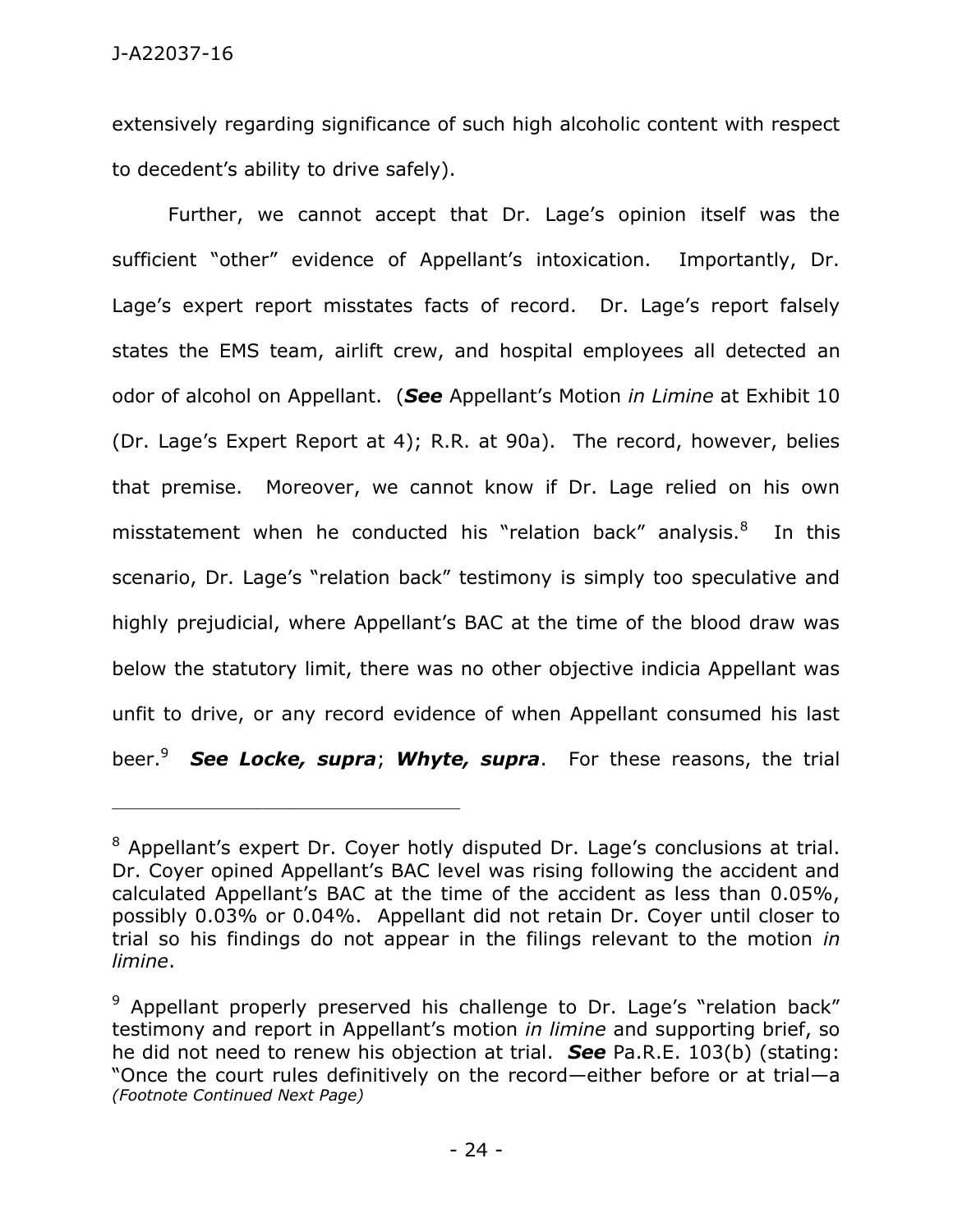court should have excluded from trial any reference to alcohol consumption by Appellant or Mr. Bird or that they visited bars on the date of the accident. *See Vignoli, supra*; *Locke, supra*; *Whyte, supra*. *See also Morreale v. Prince*, 436 Pa. 51, 53, 258 A.2d 508, 508-09 (1969) (stating: "In terms of the possible prejudice there is no functional difference between evidence that a litigant was drinking and evidence that he was in a bar. Both pieces of evidence give rise to the insidious inference that the individual involved was intoxicated or under the influence of alcohol, which inference, without some proof of intoxication, has no role to play in any case").

As the jury verdict here could have been affected by the improperly admitted evidence, we cannot agree the error was harmless. The potentially pernicious effect of admitting evidence of alcohol consumption in this case warrants a new trial. *See Whyte, supra* (stating trial court's erroneous admission of harmful and prejudicial evidence of alcohol consumption, with its potentially pernicious effects, warranted new trial). *See also Locke, supra* (explaining that, without independent evidence to corroborate defendant's contention that plaintiff was intoxicated while operating his bicycle, possibility was too great that jury placed undue emphasis on mere

*(Footnote Continued)* \_\_\_\_\_\_\_\_\_\_\_\_\_\_\_\_\_\_\_\_\_\_\_

party need not renew an objection or offer of proof to preserve a claim of error for appeal"); *Blumer v. Ford Motor Co.*, 20 A.3d 1222 (Pa.Super. 2011), *appeal denied*, 616 Pa. 649, 49 A.3d 441 (2012) (explaining that under Rule 103, ruling on merits of motion *in limine* on record is sufficient to preserve issue for appeal, without renewal of objection at trial).